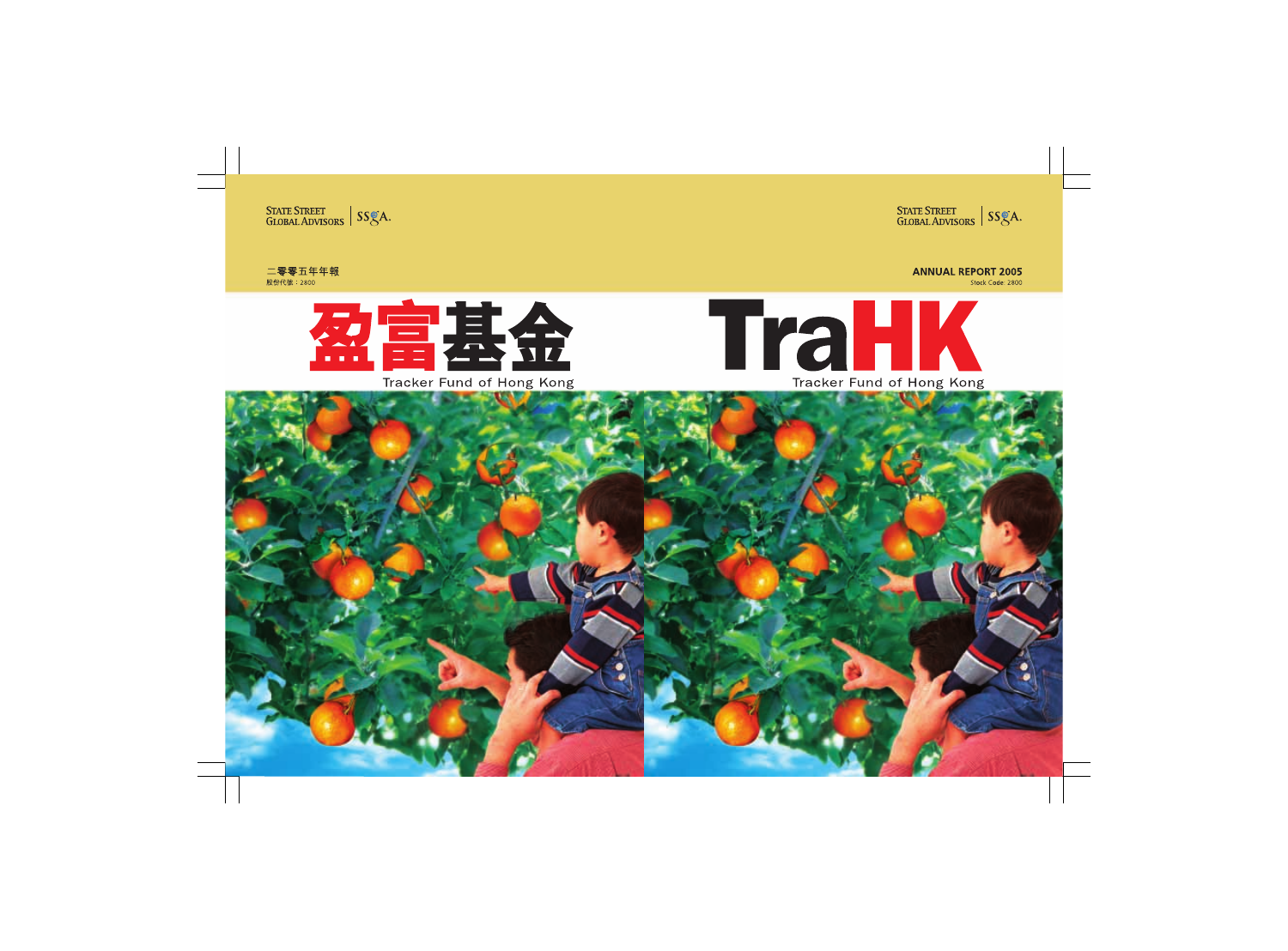# **Contents**

# **Pages**

| Statement of Responsibilities of the Manager and the Trustee           | $\mathbf{1}$   |
|------------------------------------------------------------------------|----------------|
| Report of the Trustee to the Unitholders of Tracker Fund of Hong Kong  | $\overline{2}$ |
| Report of the Auditors to the Unitholders of Tracker Fund of Hong Kong | $\overline{3}$ |
| <b>Statement of Operations</b>                                         | $\overline{4}$ |
| Statement of Assets and Liabilities                                    | 5              |
| Statement of Changes in Net Assets Attributable to Unitholders         | 6              |
| <b>Statement of Cash Flows</b>                                         | $\overline{7}$ |
| <b>Statement of Distributions</b>                                      | 8              |
| Notes to the Financial Statements                                      | $9 - 17$       |
| Investment Portfolio                                                   | $18 - 19$      |
| Statement of Movements in Investment Portfolio                         | $20 - 21$      |
| Performance Record                                                     | 22             |
| Administration and Management                                          | 23             |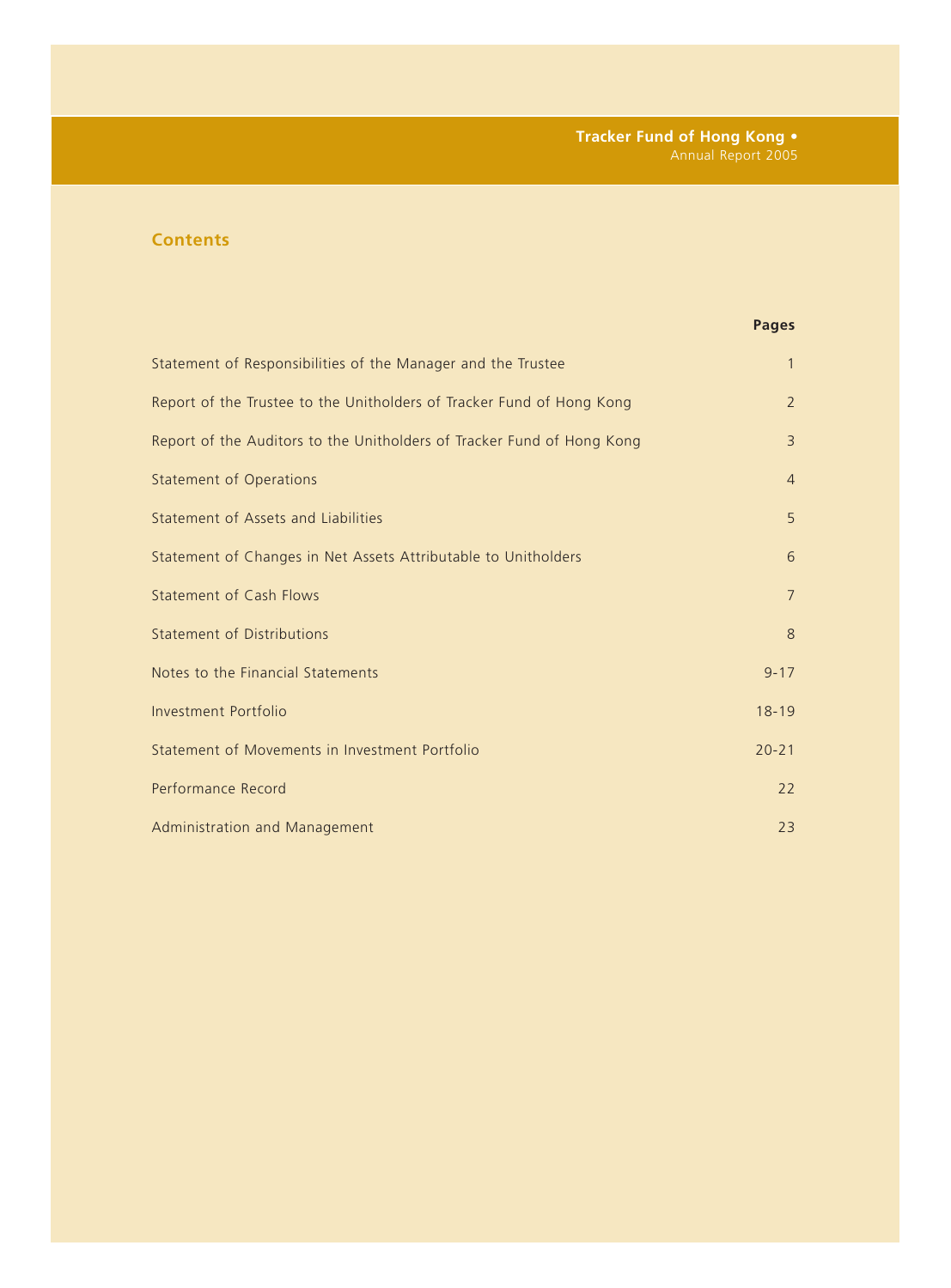# **STATEMENT OF RESPONSIBILITIES OF THE MANAGER AND THE TRUSTEE**

#### **Manager's responsibilities**

The Manager of Tracker Fund of Hong Kong (the "Fund") is required by the Code on Unit Trusts and Mutual Funds established by the Securities & Futures Commission of Hong Kong (the "SFC Code") and the Trust Deed dated 23rd October 1999 (the "Trust Deed") to prepare financial statements for each annual accounting year which give a true and fair view of the financial position of the Fund at the end of that year and of the transactions for the year then ended. In respect of these financial statements the Manager is required to:

- select suitable accounting policies and then apply them consistently;
- make judgements and estimates that are prudent and reasonable; and
- prepare or arrange for the preparation of the financial statements on the basis that the Fund will continue in operation unless it is inappropriate to presume this.

The Manager is also required to manage the Fund in accordance with the Trust Deed and take reasonable steps for the prevention and detection of fraud and other irregularities.

#### **Trustee's responsibilities**

The Trustee of the Fund is required to:

- ensure that the Fund is managed by the Manager in accordance with the Trust Deed and that the investment and borrowing powers are complied with;
- satisfy itself that sufficient accounting and other records have been maintained;
- safeguard the property of the Fund and rights attaching thereto; and
- report to the Unitholders for each annual accounting year on the conduct of the Manager in the management of the Fund.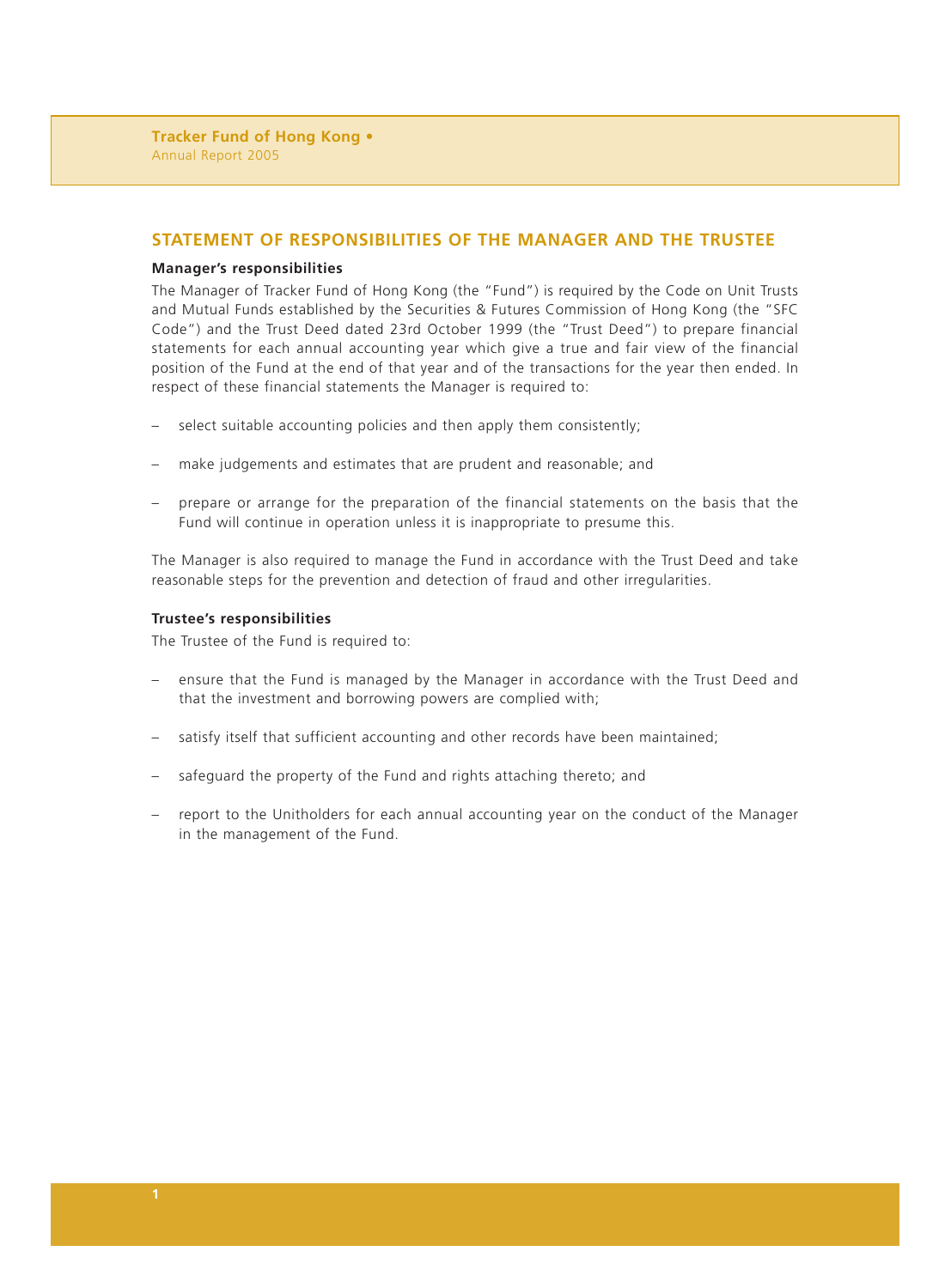# **REPORT OF THE TRUSTEE TO THE UNITHOLDERS OF TRACKER FUND OF HONG KONG**

We hereby confirm that, in our opinion, the Manager of the Fund has, in all material respects, managed the Fund in accordance with the provisions of the Trust Deed, dated 23rd October 1999 for the year ended 31st December 2005.

## **State Street Bank and Trust Company**

31st March 2006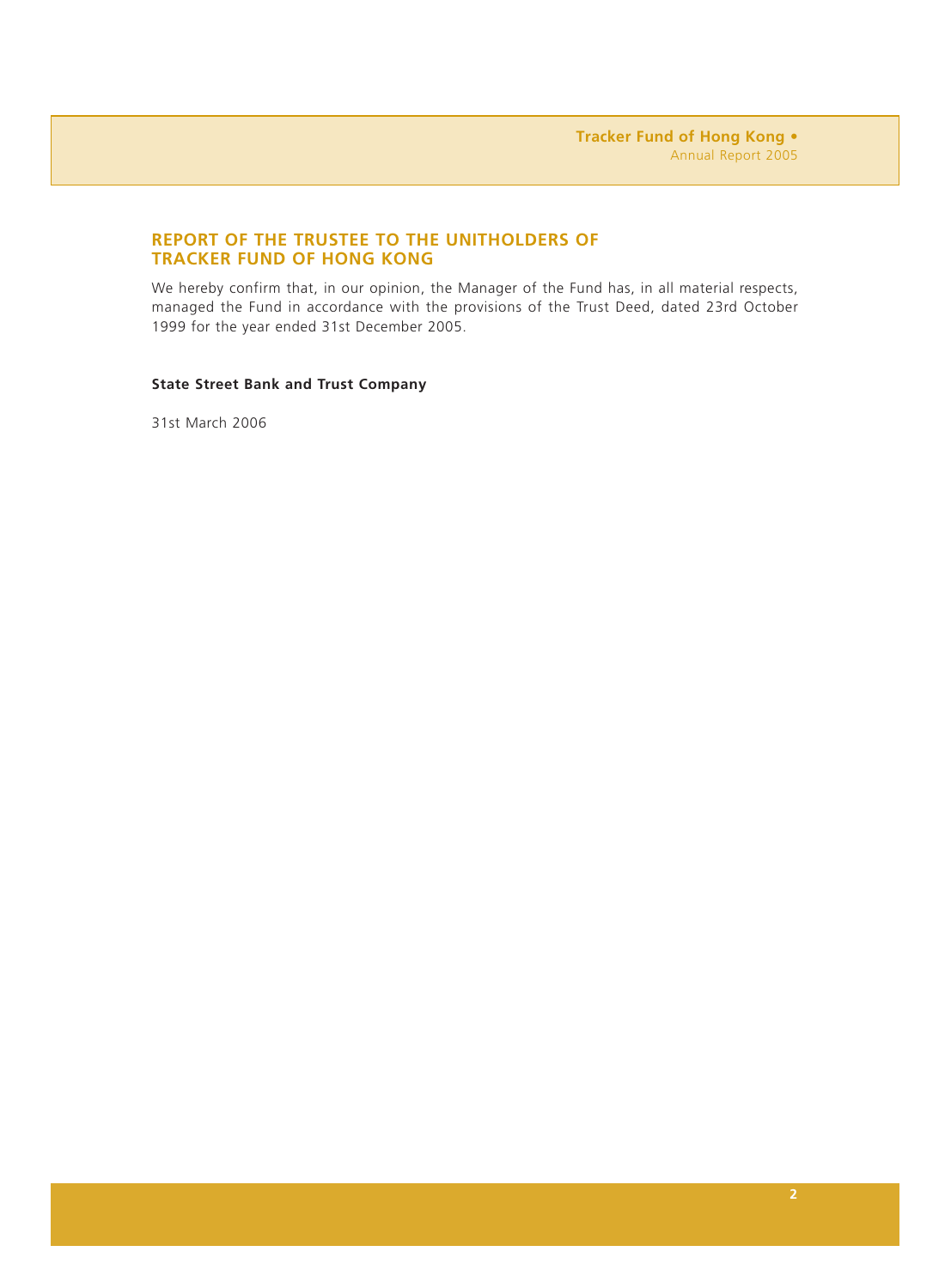# **REPORT OF THE AUDITORS TO THE UNITHOLDERS OF TRACKER FUND OF HONG KONG**

We have audited the financial statements on pages 4 to 17 which have been prepared in accordance with the relevant disclosure provisions of the Trust Deed dated 23rd October 1999, the relevant disclosure requirements set out in Appendix E of the Code on Unit Trusts and Mutual Funds established by the Securities & Futures Commission of Hong Kong (the "SFC Code") and accounting principles generally accepted in Hong Kong.

### **Respective responsibilities of the Manager and the Auditors**

The Manager of the Tracker Fund of Hong Kong (the "Fund") is responsible for the preparation of financial statements which give a true and fair view. In preparing financial statements which give a true and fair view it is fundamental that appropriate accounting policies are selected and applied consistently. In addition, the SFC Code requires the financial statements of the Fund to contain the relevant disclosures set out in Appendix E of such SFC Code.

It is our responsibility to form an independent opinion, based on our audit, on those financial statements and to report our opinion solely to you, as a body, and for no other purpose. We do not assume responsibility towards or accept liability to any other person for the contents of this report.

#### **Basis of opinion**

We conducted our audit in accordance with Statements of Auditing Standards issued by the Hong Kong Institute of Certified Public Accountants. An audit includes examination, on a test basis, of evidence relevant to the amounts and disclosures in the financial statements. It also includes an assessment of the significant estimates and judgments made by the Manager in the preparation of the financial statements, and of whether the accounting policies are appropriate to the Fund's circumstances, consistently applied and adequately disclosed.

We planned and performed our audit so as to obtain all the information and explanations which we considered necessary in order to provide us with sufficient evidence to give reasonable assurance as to whether the financial statements are free from material misstatement. In forming our opinion we also evaluated the overall adequacy of the presentation of information in the financial statements. We believe that our audit provides a reasonable basis for our opinion.

### **Opinion**

In our opinion the financial statements of the Fund give a true and fair view of the financial position of the Fund at 31st December 2005 and of its transactions and cash flows for the year then ended in accordance with accounting principles generally accepted in Hong Kong and have been properly prepared in accordance with the relevant disclosure provisions of the Trust Deed dated 23rd October 1999, and the relevant disclosure requirements set out in Appendix E of the SFC Code.

#### **PricewaterhouseCoopers**

*Certified Public Accountants*

Hong Kong, 31st March 2006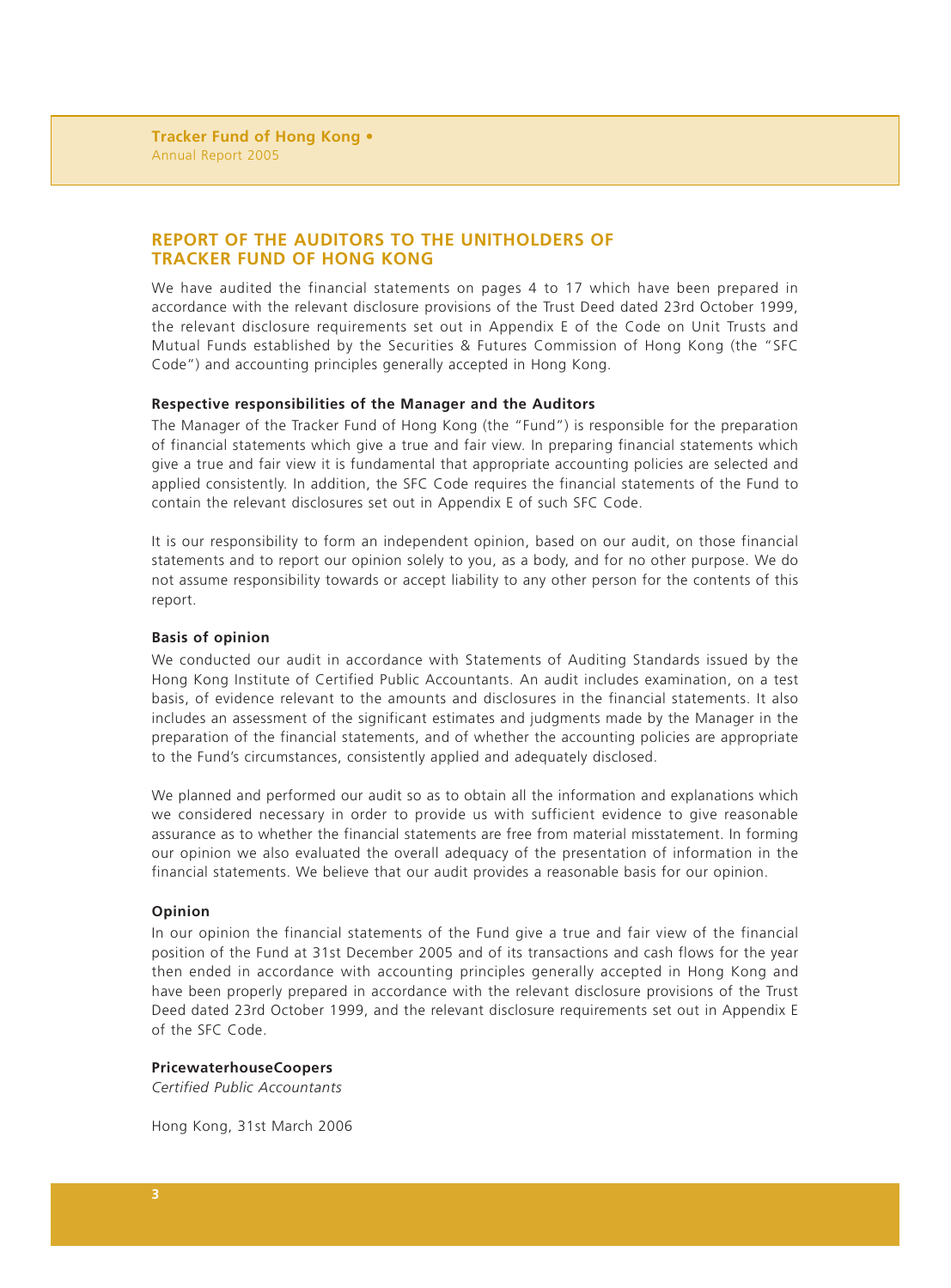# **STATEMENT OF OPERATIONS**

*For the year ended 31st December 2005*

|                                                                                                                                                                                                                                                                                                                                                                         | Note                                   | 2005<br>HK\$                                                                                                                                                     | 2004<br>HK\$                                                                                                                                                        |
|-------------------------------------------------------------------------------------------------------------------------------------------------------------------------------------------------------------------------------------------------------------------------------------------------------------------------------------------------------------------------|----------------------------------------|------------------------------------------------------------------------------------------------------------------------------------------------------------------|---------------------------------------------------------------------------------------------------------------------------------------------------------------------|
| Revenue                                                                                                                                                                                                                                                                                                                                                                 |                                        |                                                                                                                                                                  |                                                                                                                                                                     |
| <b>Dividends</b><br>Bank interest<br>Transaction fee<br>Other income<br>Net gain on investments<br>Total investment income                                                                                                                                                                                                                                              | 8(c)<br>5(a)<br>5(b)<br>$\overline{4}$ | 1,017,229,096<br>7,032,291<br>300,000<br>7,275,833<br>1,183,438,411<br>2,215,275,631                                                                             | 978,332,840<br>309,753<br>240,000<br>8,096,602<br>3,674,774,116<br>4,661,753,311                                                                                    |
|                                                                                                                                                                                                                                                                                                                                                                         |                                        |                                                                                                                                                                  |                                                                                                                                                                     |
| <b>Expenses</b><br>Management fee<br>Trustee fee<br>Index license fee<br>Transaction costs on investments<br>Registrar fee<br>Publication and printing expenses<br>Conversion agent fee<br>Audit fee<br>Legal and professional fees<br>Bank charges<br>Amortization set-up costs<br>Other operating expenses<br><b>Total operating expenses</b><br>Net operating profit | 8(a)<br>8(b)<br>9(c)<br>9(a)<br>9(b)   | 13,385,160<br>13,385,160<br>4,227,942<br>1,505,726<br>2,341,714<br>1,847,155<br>440,000<br>109,000<br>50,000<br>43,874<br>788,167<br>38,123,898<br>2,177,151,733 | 13,781,293<br>13,781,293<br>4,353,949<br>1,287,641<br>2,665,961<br>2,099,948<br>428,000<br>104,000<br>28,133<br>468,388<br>1,265,339<br>40,263,945<br>4,621,489,366 |
| <b>Finance costs</b>                                                                                                                                                                                                                                                                                                                                                    |                                        |                                                                                                                                                                  |                                                                                                                                                                     |
| Distributions to unitholders<br>Dividend equivalent amount on units issued<br>Dividend equivalent amount on<br>units redeemed<br>Adjustments from bid market prices to<br>last traded market prices                                                                                                                                                                     | 6                                      | (947, 796, 250)<br>58,590,272<br>(889,205,978)                                                                                                                   | (941,080,865)<br>2,715,692<br>(9,637,718)<br>(948,002,891)                                                                                                          |
|                                                                                                                                                                                                                                                                                                                                                                         |                                        |                                                                                                                                                                  |                                                                                                                                                                     |
| Increase in net assets attributable<br>to unitholders                                                                                                                                                                                                                                                                                                                   |                                        | 1,287,945,755                                                                                                                                                    | 3,673,486,475                                                                                                                                                       |
| Earnings per unit for profit attributable to<br>unitholders (expressed in HK\$ per unit)                                                                                                                                                                                                                                                                                | 11                                     | \$1.12                                                                                                                                                           | 2.08                                                                                                                                                                |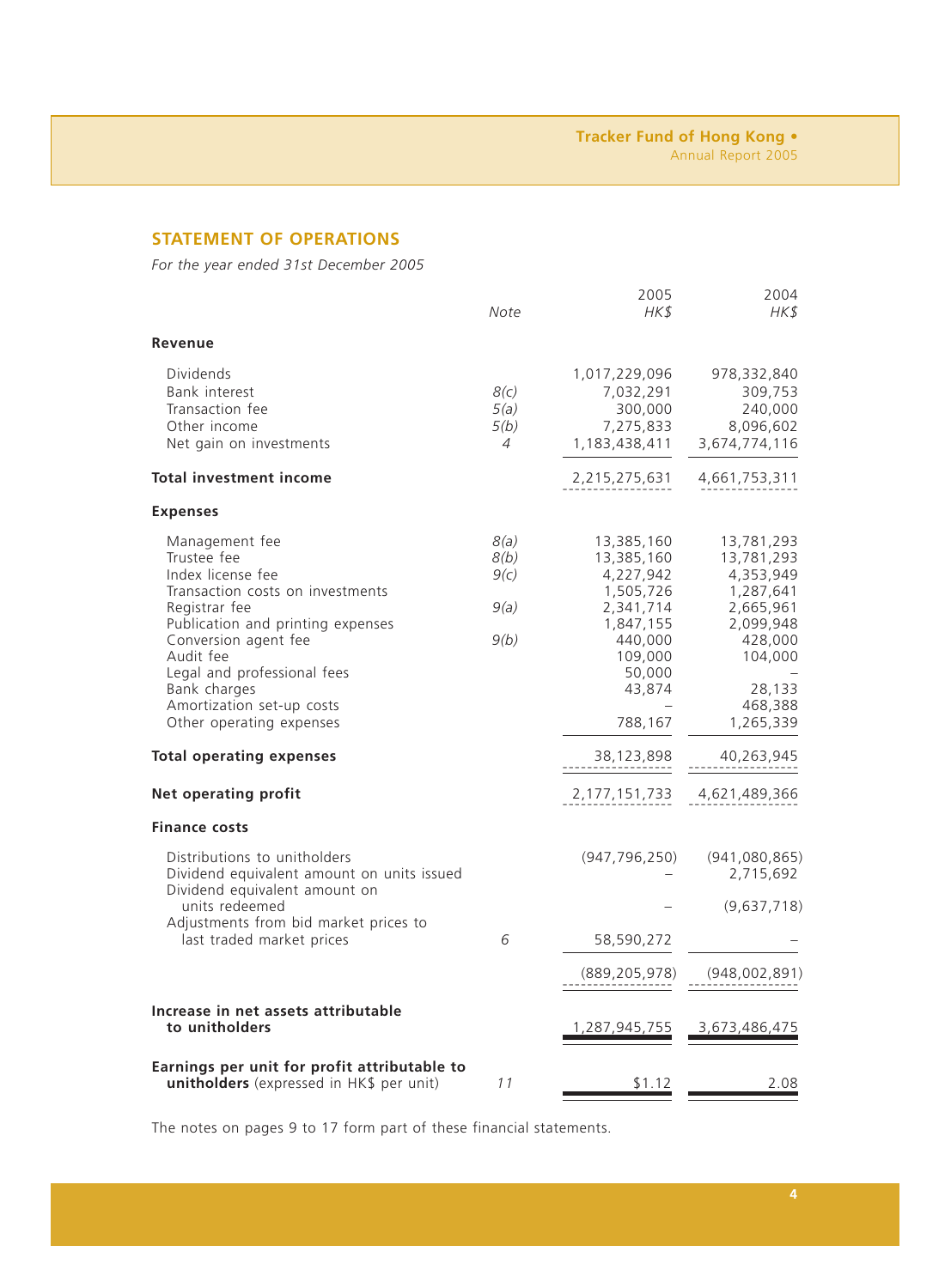# **STATEMENT OF ASSETS AND LIABILITIES**

*As at 31st December 2005*

|                                                                                                                                            | Note | 2005<br>$H K$ \$                                          | 2004<br>HK\$                                              |
|--------------------------------------------------------------------------------------------------------------------------------------------|------|-----------------------------------------------------------|-----------------------------------------------------------|
| <b>Assets</b>                                                                                                                              |      |                                                           |                                                           |
| Investments<br><b>Bank balances</b><br>Dividends receivable<br>Other accounts receivables and prepayments                                  | 8(c) | 26,842,037,452<br>68,329,644<br>87,524,500<br>182,688     | 30,573,715,525<br>61,533,682<br>96,838,223<br>169,396     |
| <b>Total assets</b>                                                                                                                        |      | 26,998,074,284                                            | 30,732,256,826                                            |
| <b>Liabilities</b>                                                                                                                         |      |                                                           |                                                           |
| Trustee fee payable<br>Management fee payable<br>Index license fee payable<br>Registrar fee payable<br>Other accounts payable and accruals |      | 3,302,002<br>3,302,002<br>1,034,305<br>182,113<br>805,790 | 3,592,032<br>3,592,032<br>1,138,631<br>211,500<br>938,313 |
| Liabilities (excluding net assets<br>attributable to unitholders)                                                                          |      | 8,626,212                                                 | 9,472,508                                                 |
| Net assets attributable to unitholders<br>(at bid market prices)                                                                           |      | 26,989,448,072                                            | 30,722,784,318                                            |
| Adjustments from bid market prices<br>to last traded market prices                                                                         | 6    | 58,590,272                                                |                                                           |
| Net assets attributable to unitholders<br>(at last traded market prices)                                                                   |      | 27,048,038,344                                            | 30,722,784,318                                            |

Approved by the Trustee and the Manager on 31st March 2006

**State Street Bank and Trust Company State Street Global Advisors Asia Limited**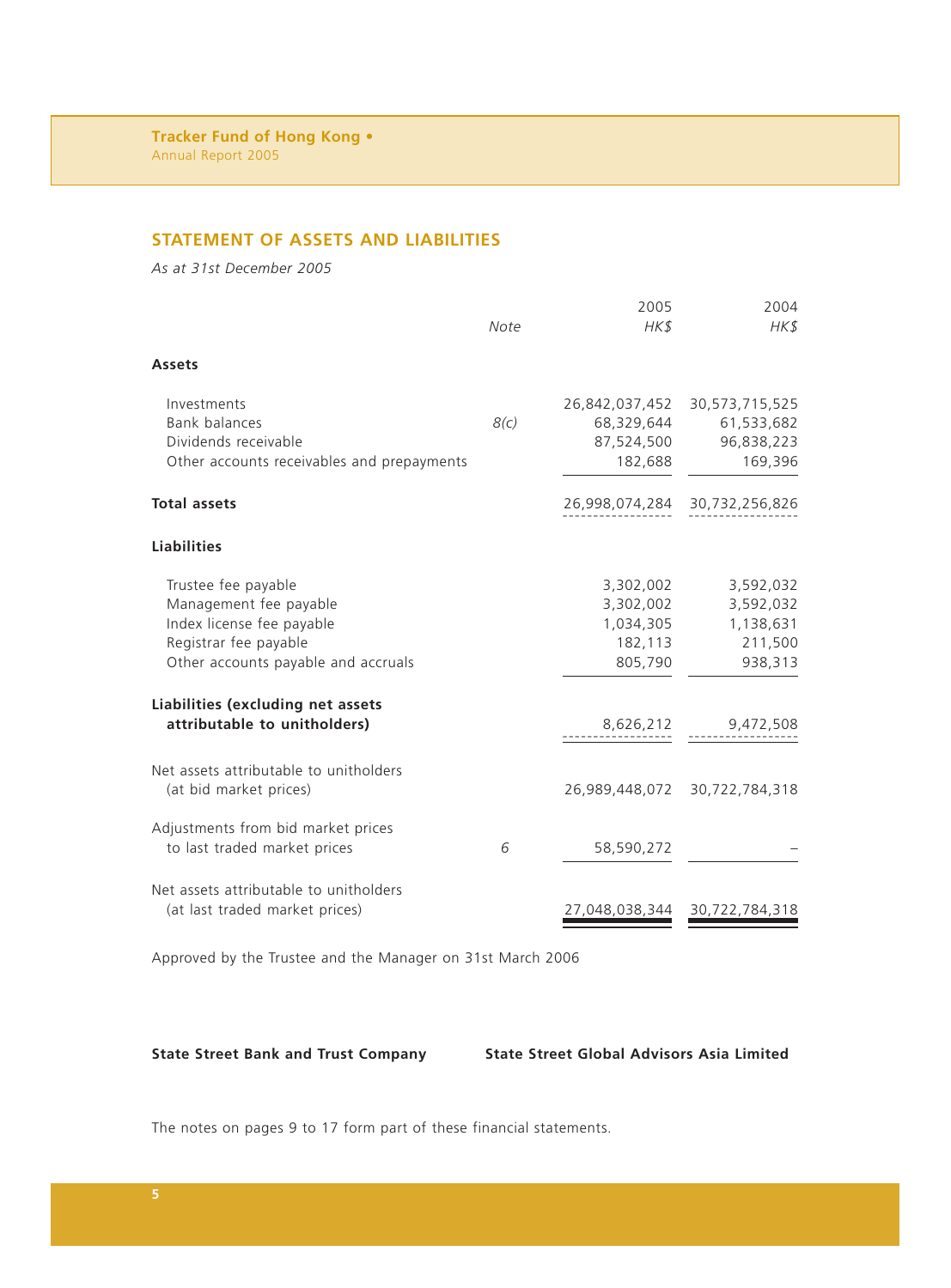# **STATEMENT OF CHANGES IN NET ASSETS ATTRIBUTABLE TO UNITHOLDERS**

*For the year ended 31st December 2005*

|                                                                      | Note | 2005<br>HK\$    | 2004<br>HK\$                        |
|----------------------------------------------------------------------|------|-----------------|-------------------------------------|
| Balance at the beginning of the year                                 |      | 30,722,784,318  | 27,854,424,604                      |
| Effect of change in accounting policy                                | 3    | (101, 263, 081) |                                     |
|                                                                      |      | 30,621,521,237  | 27,854,424,604                      |
| In-kind proceeds on issue of units                                   | 10   |                 | 727,707,495                         |
| In-kind payments on redemption of units                              | 10   |                 | $(4,861,452,507)$ $(1,541,439,627)$ |
| Net further cash amount received<br>on redemption and issue of units |      | 23,859          | 1,356                               |
| Net redemption of units                                              |      | (4,861,428,648) | (813, 730, 776)                     |
|                                                                      |      | 25,760,092,589  | 27,040,693,828                      |
| Increase in net assets attributable to unitholders                   |      |                 | 1,287,945,755 3,673,486,475         |
| Amount transferred from the statement<br>of distributions            |      |                 | 8,604,015                           |
| Balance at the end of the year                                       |      | 27,048,038,344  | 30,722,784,318                      |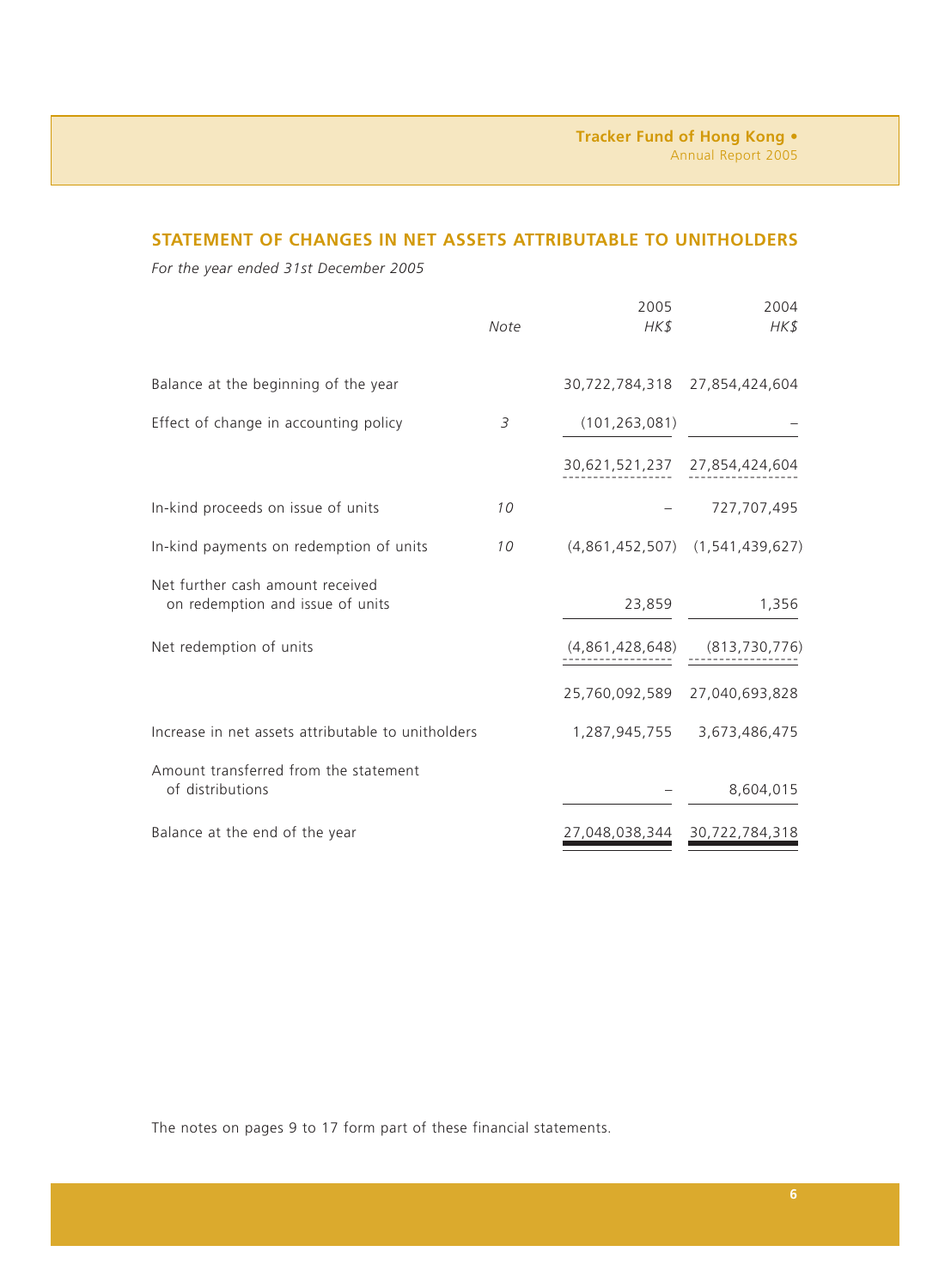# **STATEMENT OF CASH FLOWS**

*For the year ended 31st December 2005*

|                                                                                                                                                                                                                                                                                                                                                                                                                | Note     | 2005<br>HK\$                                                                                                                                                                                                                       | 2004<br>HK\$                                                                                                                                                                                                                    |
|----------------------------------------------------------------------------------------------------------------------------------------------------------------------------------------------------------------------------------------------------------------------------------------------------------------------------------------------------------------------------------------------------------------|----------|------------------------------------------------------------------------------------------------------------------------------------------------------------------------------------------------------------------------------------|---------------------------------------------------------------------------------------------------------------------------------------------------------------------------------------------------------------------------------|
| <b>Operating activities</b>                                                                                                                                                                                                                                                                                                                                                                                    |          |                                                                                                                                                                                                                                    |                                                                                                                                                                                                                                 |
| Sale of investments<br>Purchase of investments<br>Dividends received<br>Other income received<br>Bank interest received<br>Transaction fee received<br>Management fee paid<br>Trustee fee paid<br>Index license fee paid<br>Registrar fee paid<br>Publication and printing expenses paid<br>Transaction costs on investment paid<br>Conversion agent fee paid<br>Bank charges paid<br>Other operating expenses | 10<br>10 | 544,320,267<br>(541, 938, 003)<br>1,026,542,819<br>7,275,833<br>7,018,617<br>300,000<br>(13, 675, 190)<br>(13, 675, 190)<br>(4,332,268)<br>(2,371,101)<br>(1,996,640)<br>(1, 505, 726)<br>(440,000)<br>(43, 874)<br>(50, 911, 191) | 480,046,432<br>(477, 898, 669)<br>975,229,453<br>8,096,602<br>309,669<br>180,000<br>(13, 622, 545)<br>(13, 622, 545)<br>(4, 296, 733)<br>(2,922,896)<br>(2,315,031)<br>(1, 287, 641)<br>(432,000)<br>(27, 754)<br>(9, 766, 885) |
| Net cash inflow from operating activities                                                                                                                                                                                                                                                                                                                                                                      |          | 954,568,353                                                                                                                                                                                                                        | 937,669,457                                                                                                                                                                                                                     |
| <b>Financing</b>                                                                                                                                                                                                                                                                                                                                                                                               |          |                                                                                                                                                                                                                                    |                                                                                                                                                                                                                                 |
| Net further cash amount received on issue<br>and redemption of units<br>Interim distribution paid<br>Final distribution paid                                                                                                                                                                                                                                                                                   |          | 23,859<br>(359, 638, 650)<br>(588, 157, 600)                                                                                                                                                                                       | 1,443<br>(377, 228, 725)<br>(555, 248, 125)                                                                                                                                                                                     |
| Net cash outflow from financing                                                                                                                                                                                                                                                                                                                                                                                |          | (947,772,391)                                                                                                                                                                                                                      | (932,475,407)                                                                                                                                                                                                                   |
| Increase in cash and cash equivalents                                                                                                                                                                                                                                                                                                                                                                          |          | 6,795,962                                                                                                                                                                                                                          | 5,194,050                                                                                                                                                                                                                       |
| Cash and cash equivalents<br>at the beginning of the year                                                                                                                                                                                                                                                                                                                                                      |          | 61,533,682                                                                                                                                                                                                                         | 56,339,632                                                                                                                                                                                                                      |
| Cash and cash equivalents<br>at the end of the year                                                                                                                                                                                                                                                                                                                                                            |          | 68,329,644                                                                                                                                                                                                                         | 61,533,682                                                                                                                                                                                                                      |
| Analysis of balances of cash and cash equivalents                                                                                                                                                                                                                                                                                                                                                              |          |                                                                                                                                                                                                                                    |                                                                                                                                                                                                                                 |
| Bank balances                                                                                                                                                                                                                                                                                                                                                                                                  |          | 68,329,644                                                                                                                                                                                                                         | 61,533,682                                                                                                                                                                                                                      |

Please refer to note 10 on page 15 for details of major non-cash transactions. The notes on pages 9 to 17 form part of these financial statements.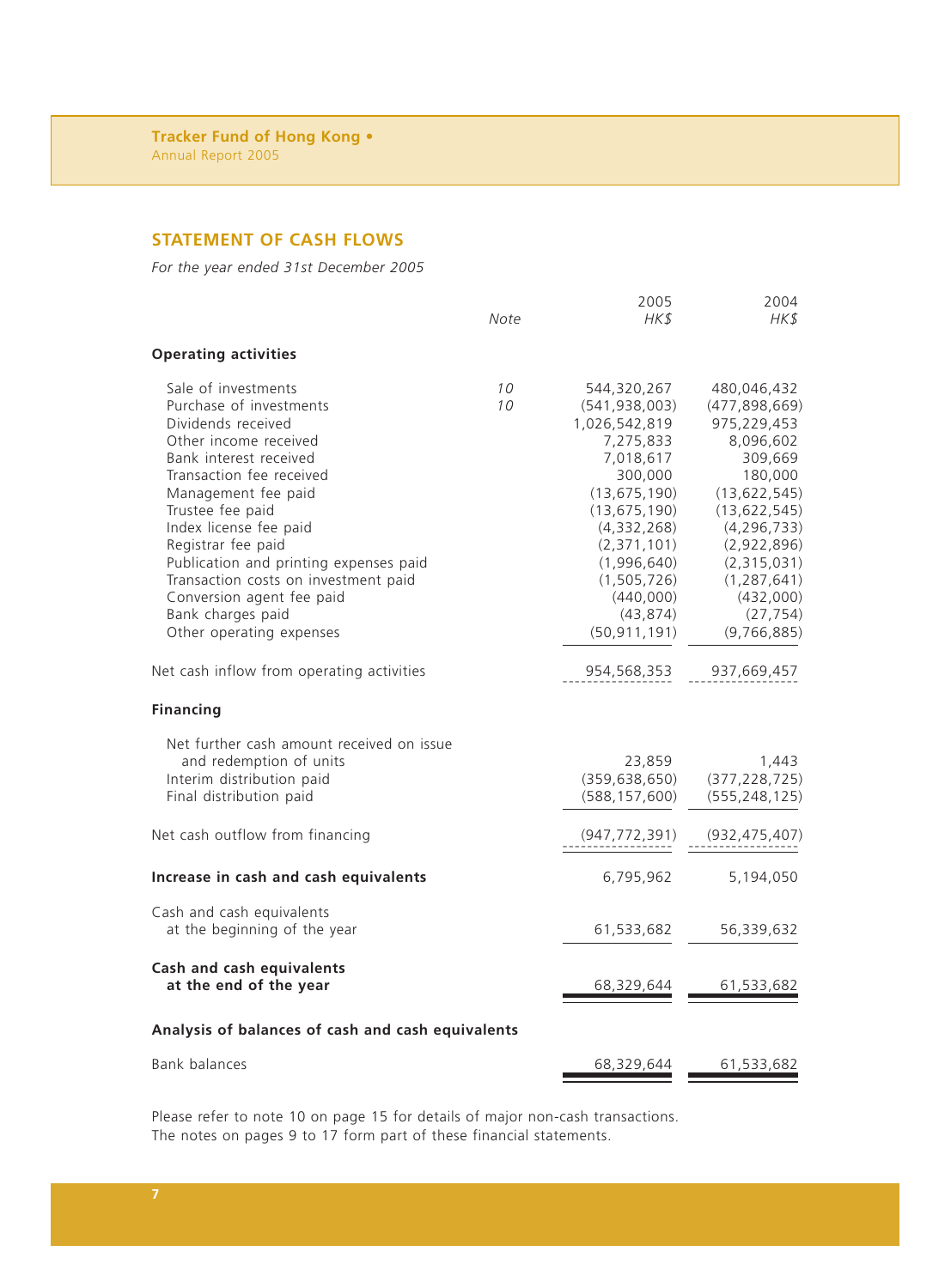# **STATEMENT OF DISTRIBUTIONS**

*For the year ended 31st December 2005*

|                                                                                                                                      | 2005<br>HK\$    | 2004<br>HK\$    |
|--------------------------------------------------------------------------------------------------------------------------------------|-----------------|-----------------|
| Amount transferred from the statement of operations                                                                                  | 947,796,250     | 941,080,865     |
| Interim distribution                                                                                                                 |                 |                 |
| $-$ HK\$0.17 on 2,218,992,500 units paid<br>on 24th May 2004<br>- HK\$0.18 on 1,997,992,500 units paid<br>on 24th May 2005           | (359, 638, 650) | (377, 228, 725) |
| Final distribution                                                                                                                   |                 |                 |
| $-$ HK\$0.25 on 2,220,992,500 units paid<br>on 22nd November 2004<br>- HK\$0.32 on 1,837,992,500 units paid<br>on 22nd November 2005 | (588, 157, 600) | (555, 248, 125) |
| Amount transferred to the statement of changes<br>in net assets attributable to unitholders                                          |                 | 8,604,015       |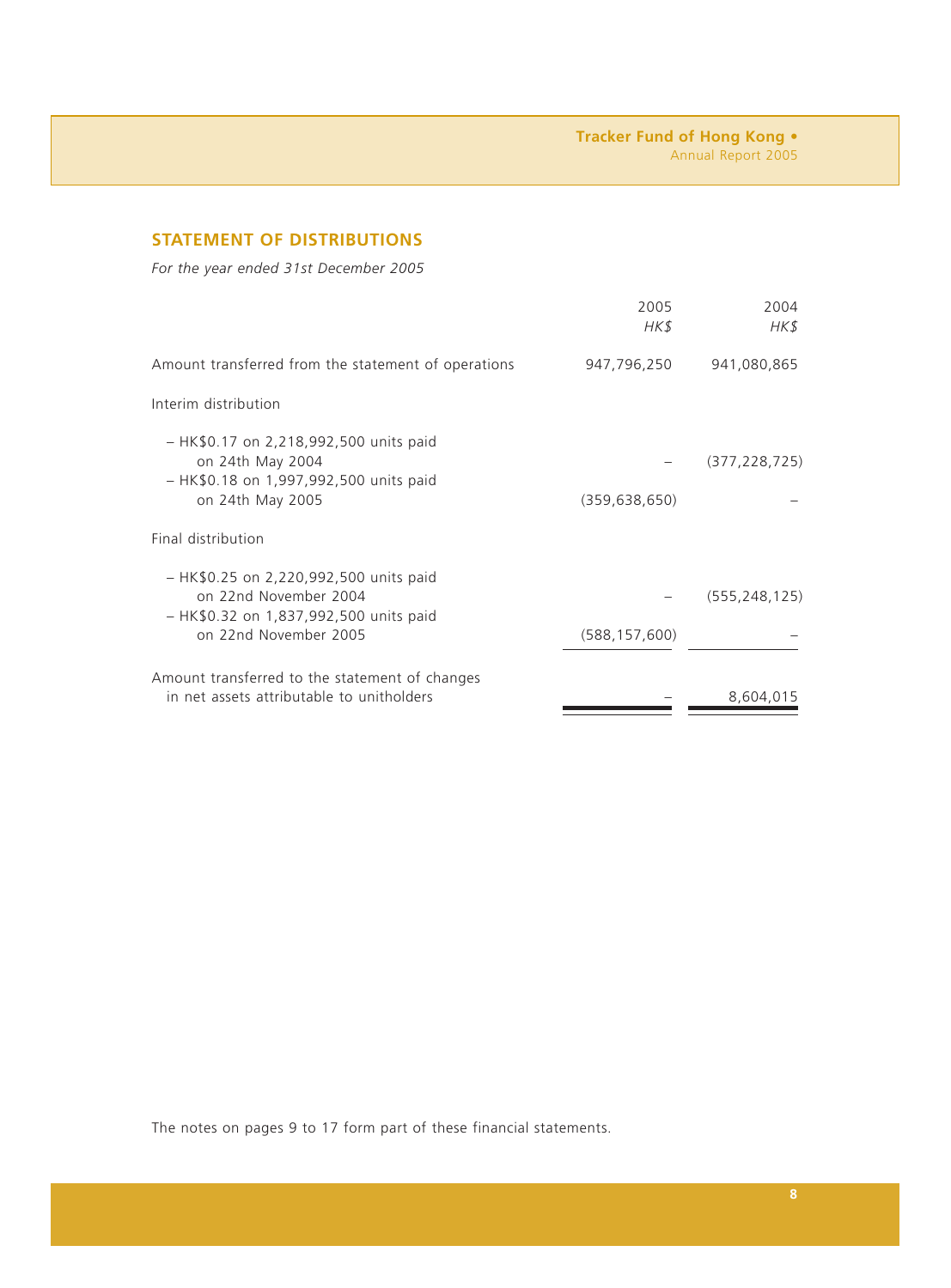# **NOTES TO THE FINANCIAL STATEMENTS**

#### **1 General information**

Tracker Fund of Hong Kong (the "Fund") is a unit trust which is governed by its Trust Deed dated on 23rd October 1999 (the "Trust Deed"). The Fund is authorized by the Securities & Futures Commission of Hong Kong under Section 104(1) of the Hong Kong Securities and Futures Ordinance. The Fund is also listed on the Stock Exchange of Hong Kong Limited (a subsidiary of The Hong Kong Exchanges and Clearing Limited).

The Fund's objective is to provide investment results that closely correspond to the performance of the Hang Seng Index (the "Index").

#### **2 Basis of preparation and accounting policies**

The financial statements have been prepared in accordance with accounting principles generally accepted in Hong Kong and comply with accounting standards issued by the Hong Kong Institute of Certified Public Accountants. The financial statements are prepared under the historical cost convention as modified by the revaluation of investments.

The Fund has changed certain of its accounting policies following its adoption of new/revised Hong Kong Financial Reporting Standards ("new HKFRS") and Hong Kong Accounting Standards ("HKAS") which became effective for accounting periods commencing on or after 1st January 2005. Key changes in accounting policies are as follows:

#### **HKAS 32 Financial Instruments: Disclosure and Presentation**

HKAS 32 has affected the presentation of net assets attributable to unitholders, now classified as a financial liability. Refer to Note 6.

#### **HKAS 39 Financial Instruments: Recognition and Measurement**

The adoption of HKAS 39 resulted in some changes to the Fund's accounting policies. In summary:

– In accordance with HKAS 39, long investment positions are valued at the closing bid price, rather than at last available price. The valuation of investments is after excluding transaction costs for the purpose of complying with the adoption of the new/revised HKAS 39. The effect of adopting these new policies is set out in note 3 below.

The presentation and classification of certain items in the financial statements have also changed as a result of the adoption of the new/revised accounting standards.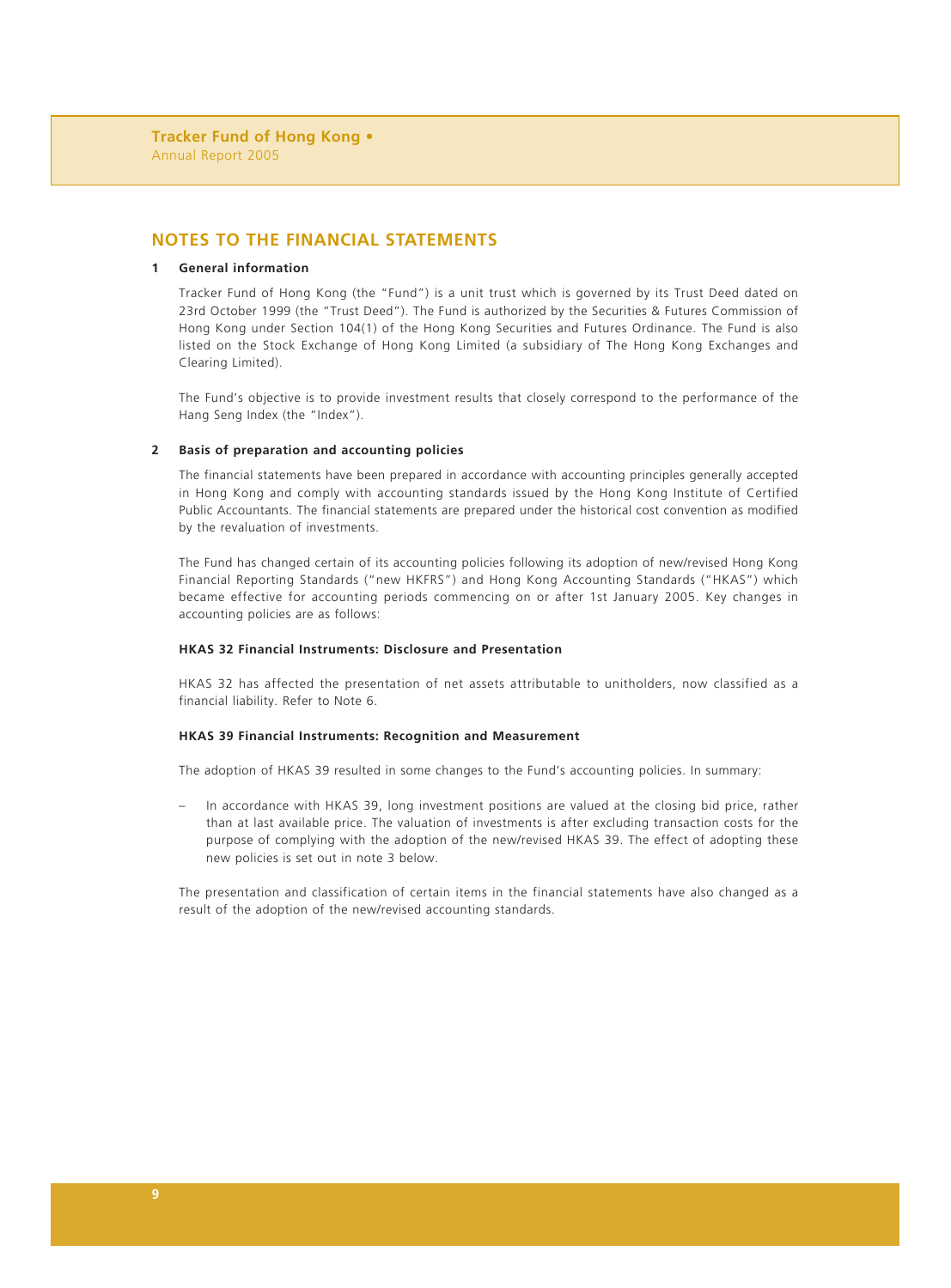#### **2 Basis of preparation and accounting policies** (Continued)

#### **(a) Investments**

In accordance with HKAS39 financial instruments with prices quoted, listed or normally dealt in on the Stock Exchange of Hong Kong Limited (the "Stock Exchange") are stated at the Stock Exchange's bid prices, excluding transaction costs which are expensed as incurred.

Purchases and sales of investments are accounted for on a trade date basis.

Realized gains and losses on sale of investments and unrealized gains and losses on revaluation of investments are recognized in the statement of operations as they arise.

Transaction costs on purchase and sale of investments are accounted for in the Statement of Operations.

#### **(b) Income**

Dividend income on equity securities is recorded on the ex-dividend date. Dividend income on equity securities where no ex-dividend date is quoted are accounted for when the Fund's right to receive payment is established.

Bank interest and other income are recognized on an accruals basis.

#### **(c) Expenses**

All expenses are accounted for on an accruals basis.

#### **(d) Dividend equivalent amount**

Dividend equivalent amount represents the amount included in the issue price or redemption proceeds (as the case may be) of the units issued or redeemed, representing the net undistributed dividends and other income received and held or receivable by the Fund.

#### **(e) Further cash amount**

Further cash amount represents the amount included in the issue price or redemption proceeds (as the case may be) of the units issued or redeemed, representing the difference between the net asset value per Creation Unit as calculated by the Manager as of that date, and the value of the Index Basket (based on the nominal closing prices as of that date) and the dividend equivalent amount per Creation Unit.

#### **(f) Cash and cash equivalents**

For the purpose of the cash flow statement, cash and cash equivalents comprise bank balances.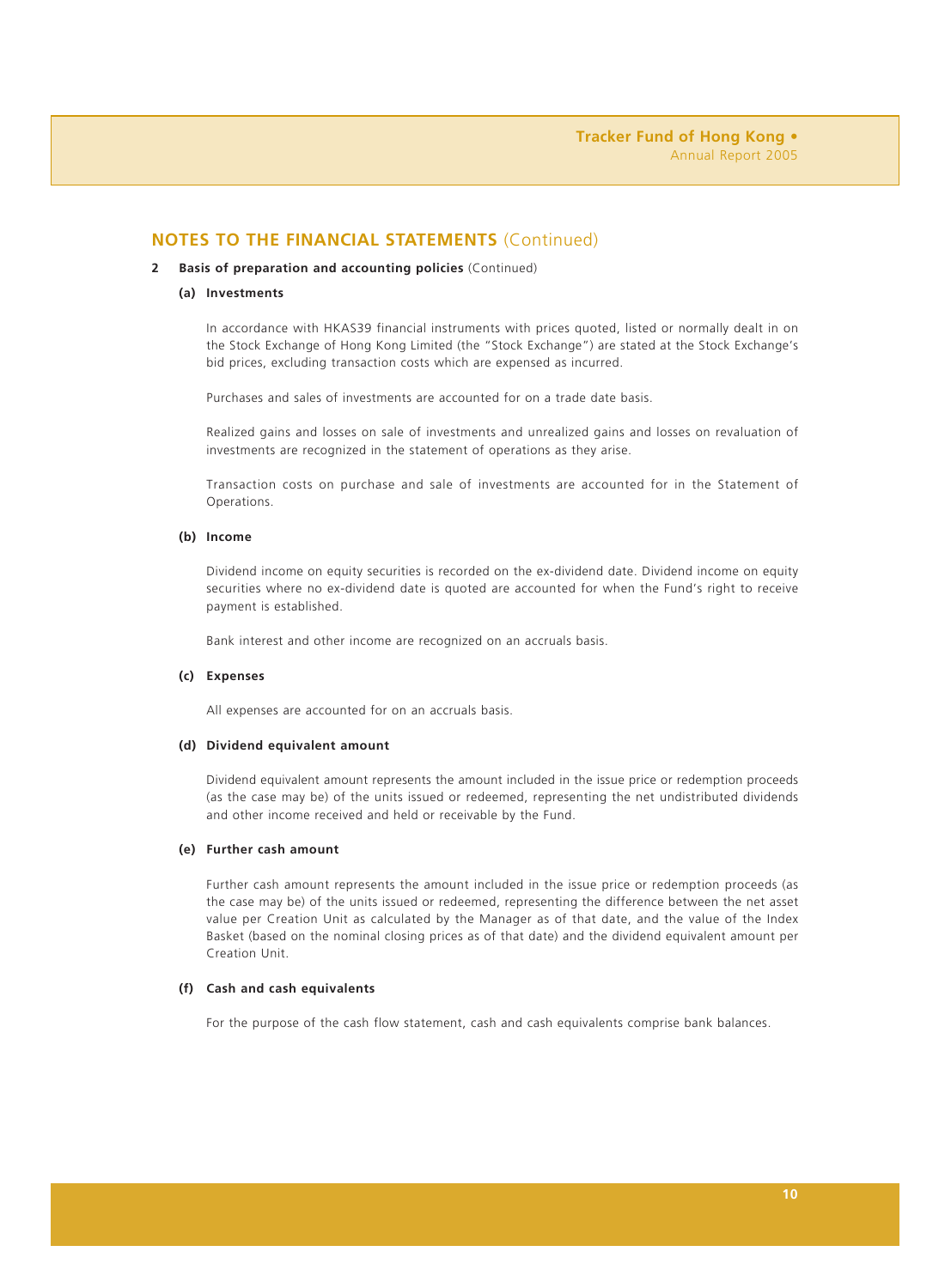#### **2 Basis of preparation and accounting policies** (Continued)

#### **(g) Translation of foreign currencies**

#### *Functional and presentation currency*

Items included in the financial statements are measured using the currency of the primary economic environment in which the Fund operates ("the functional currency"). The financial statements are presented in Hong Kong dollars, which is the Fund's functional and presentation currency.

#### *Transactions and balances*

Foreign currency transactions are translated into the functional currency using the exchange rates prevailing at the dates of the transactions.

#### **(h) Proceeds and payments on allotment and redemption of units**

The net asset value per unit is computed for each dealing day. The price at which units are allotted or redeemed is calculated by reference to the net asset value per unit as at the close of business on the relevant dealing day. Units in the Fund are classified as a financial liability in the Statement of Assets and Liabilities and are stated at fair value representing the last traded market prices at which unitholders can redeem the units from the Fund.

#### **(i) Segmental information**

In the opinion of the Manager, all activities of the Fund are in the single business of investment activities conducted mainly in Hong Kong. Geographical information is provided in the investment portfolio.

#### **(j) Set-up costs**

Set-up costs borne by the Fund are amortized over a period of the first five years of the Fund. This amortization finished during 2004.

#### **(k) Use of estimates**

The preparation of accounts in conformity with Hong Kong Financial Reporting Standards requires management to make estimates and assumptions that affect the amounts reported in the accounts and accompanying notes. Actual results could differ from those estimates.

#### **(l) Comparative figures**

Due to the adoption of the new/revised accounting standards during the year, the preparation of certain items and balances in the accounts have been revised to comply with the new requirements. Accordingly, certain comparative amounts have been reclassified to conform to the current year's presentation.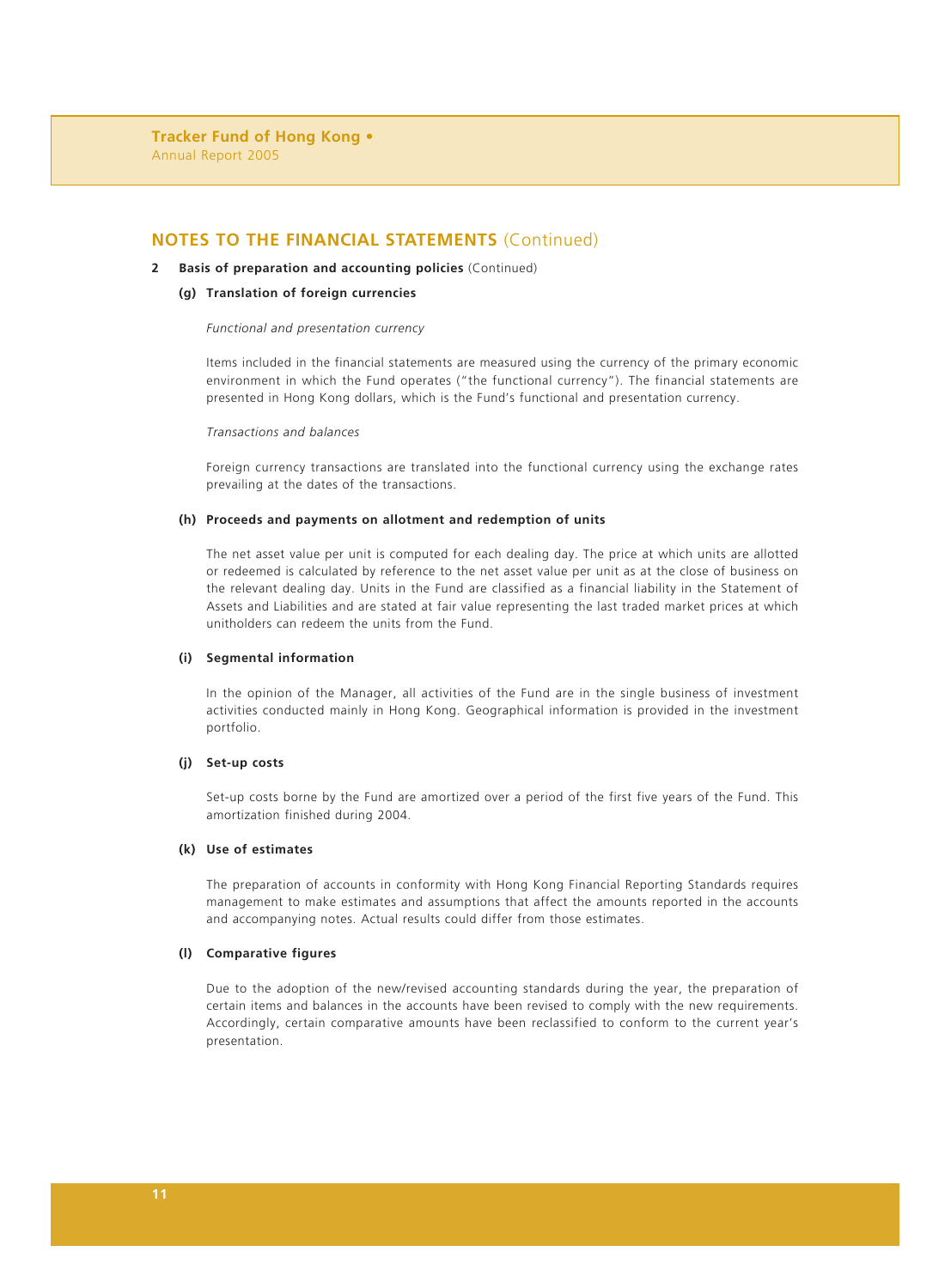### **3 Effect of adoption of new/revised accounting standards**

The adoption of new/revised accounting standards applicable to the Fund on total net assets attributable to unitholders are as follows:

Impact on the net assets attributable to unitholders brought forward:

|                                                     | Note | 31.12.2005<br>HK\$ |
|-----------------------------------------------------|------|--------------------|
| Balance at 1st January 2005 previously reported     |      | 30,722,784,318     |
| Changes in valuation of investments                 | (a)  | (101, 263, 081)    |
| Adjusted balance at the beginning of the year under |      |                    |
| new/revised accounting standards                    |      | 30,621,521,237     |

(a) In accordance with HKAS 39 - Financial Instruments: Recognition and Measurement the valuation of investments has been changed to take into account the valuation at bid price rather than at the closing price.

#### **4 Net gain on investments**

|                                                        |      | 2005            | 2004          |
|--------------------------------------------------------|------|-----------------|---------------|
|                                                        | Note | HK\$            | HK\$          |
| Unrealized gain on investments                         |      |                 |               |
| At the beginning of the year                           |      | 8,891,523,047   | 5,558,924,440 |
| Adjustments:                                           |      |                 |               |
| Effect of change in accounting policy                  | 3    | (101, 263, 081) |               |
| Transaction cost                                       |      | (641, 814)      |               |
|                                                        |      | 8,789,618,152   | 5,558,924,440 |
| At the end of the year                                 |      | 8,598,320,878   | 8,891,523,047 |
| Change in unrealized gain/loss in value of investments |      | (191, 297, 274) | 3,332,598,607 |
| Realized gain on sale of investments                   |      | 1,374,735,685   | 342,175,509   |
|                                                        |      | 1,183,438,411   | 3,674,774,116 |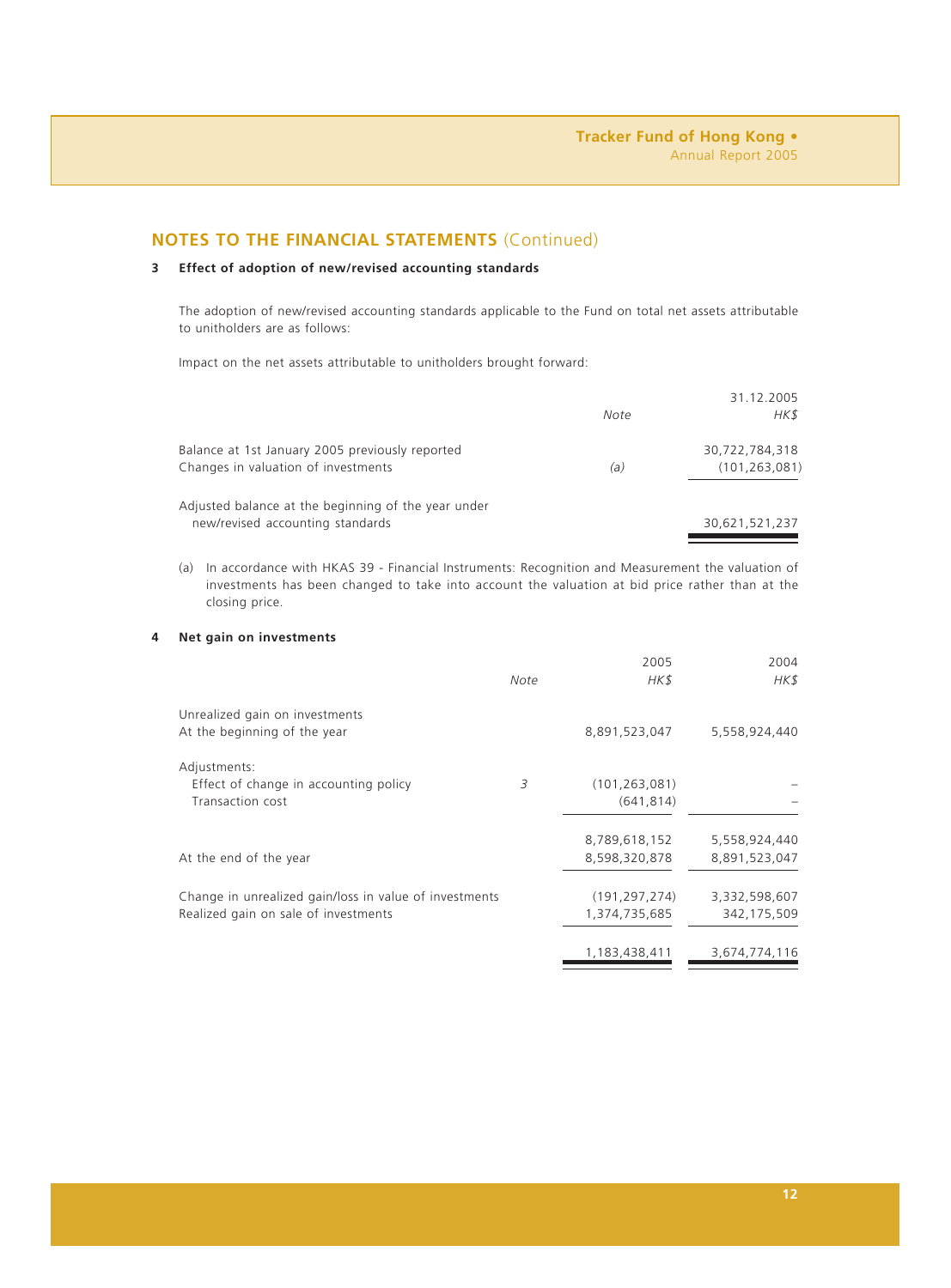#### **5 Income**

#### *(a) Transaction fee*

For each application for the creation of units or for the redemption of units, the Fund is entitled to receive a transaction fee of HK\$30,000 per application.

#### *(b) Other income*

Other income represents registrar charges levied on unitholders (other than HKSCC Nominees) who hold units registered in their own names as at each Record Date for the relevant distribution. Currently, these charges amount to HK\$80 per year per unitholder. Such charges are deducted on a half-yearly basis from the half-yearly distributions payable to the relevant unitholders.

#### **6 Number of units in issue and net assets attributable to unitholders per unit**

In accordance with the provisions of the Fund's Trust Deed, listed investments and investments with prices quoted in over the counter markets or by market makers are stated at the last traded price on the valuation day for the purpose of determining net asset value per unit for subscriptions and redemptions and for various fee calculation. However, as stated in note 2(a) the accounting policy of the Fund for the purpose of compliance with HKAS 39 and for reporting purpose is to value its investments at the relevant bid market prices on the Statement of Assets and Liabilities date. The difference between the valuation stated in the financial statement of investments and the valuation methodology indicated in the Fund's Trust Deed, results in a decrease in value of investment by HK\$58,590,272.

Net assets attributable to unitholders at last traded market prices represent a liability in the balance sheet, carried at the redemption amount that would be payable at the balance sheet date if the unitholder exercised the right to redeem the unit to the Fund.

|                                                                       | Number of units |                             |
|-----------------------------------------------------------------------|-----------------|-----------------------------|
|                                                                       | 2005            | 2004                        |
| Units in issue at the beginning of the year<br>Issue of units in-kind | 2,140,992,500   | 2,195,992,500<br>58,000,000 |
| Redemption of units in-kind                                           | (339,000,000)   | (113,000,000)               |
| Units in issue at the end of the year                                 | 1,801,992,500   | 2,140,992,500               |
|                                                                       | HK\$            | HK\$                        |
| Net assets attributable to unitholders                                | 27,048,038,344  | 30,722,784,318              |
| Net assets attributable to unitholders per unit                       | 15.01           | 14.35                       |
| Net asset value per Creation Unit                                     |                 |                             |
| (1 Creation Unit is equivalent to 1,000,000 units)                    | 15,010,073      | 14,349,786                  |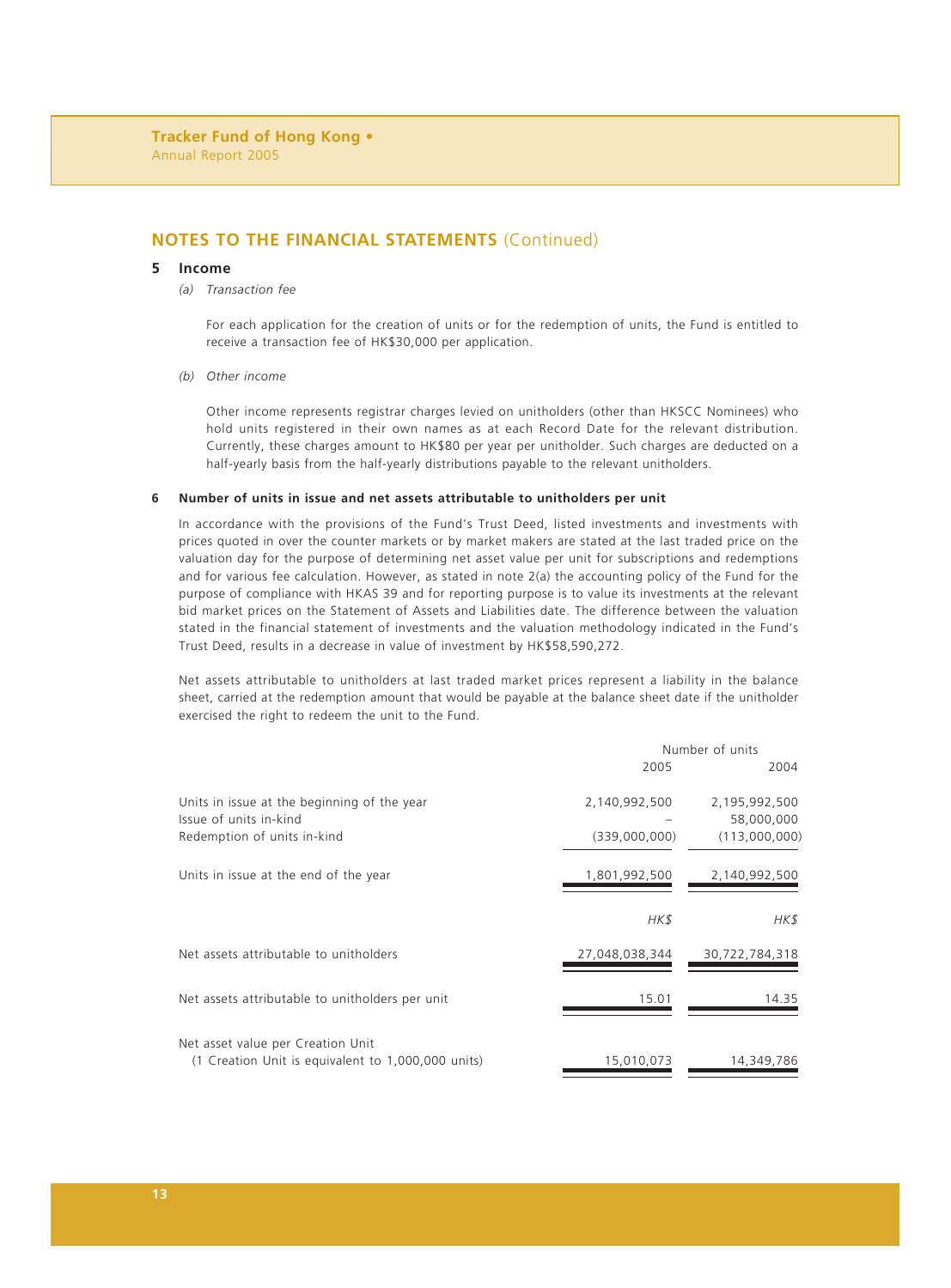## **7 Taxation**

No provision for Hong Kong profits tax has been made as the interest, dividend income and realized gains on disposal of investments of the Fund are excluded from the charge to profits tax under Section 14, Section 26 or Section 26A of the Hong Kong Inland Revenue Ordinance.

#### **8 Transactions with the Manager and its Connected Persons**

Connected Persons of the Manager are those as defined in the Code on Unit Trusts and Mutual Funds established by the Securities and Futures Commission of Hong Kong (the "SFC Code"). All transactions entered into during the year between the Fund and the Manager and its Connected Persons were carried out in the normal course of business and on normal commercial terms. To the best of the Manager's knowledge, the Fund does not have any other transactions with Connected Persons except for what is disclosed below.

The directors and officers of the Manager may transact in the units of the Fund as principal provided that prior written notice is obtained from the Trustee. As of 31st December 2005, the directors and officers of the Manager together held 27,820 units in the Fund (2004: 97,540 units).

#### **(a) Management fee**

The fee payable to the Manager is calculated at the following annual rates of the net asset value of the Fund on the last dealing day in the relevant quarter:

| For first HK\$15 billion of the net asset value                | $0.050\%$ |
|----------------------------------------------------------------|-----------|
| For next HK\$15 billion of the net asset value                 | 0.045%    |
| For next HK\$15 billion of the net asset value                 | $0.030\%$ |
| Any amount by which the net asset value exceeds HK\$45 billion | 0.025%    |

The management fee is accrued daily and is payable quarterly in arrears.

#### **(b) Trustee fee**

The fee payable to the Trustee is calculated at the following annual rates of the net asset value of the Fund of the last dealing day in the relevant quarter:

| For first HK\$15 billion of the net asset value                | 0.050%    |
|----------------------------------------------------------------|-----------|
| For next HK\$15 billion of the net asset value                 | 0.045%    |
| For next HK\$15 billion of the net asset value                 | $0.030\%$ |
| Any amount by which the net asset value exceeds HK\$45 billion | 0.025%    |

The trustee fee is accrued daily and payable quarterly in arrears.

#### **(c) Bank balances**

Bank balances are maintained with the Trustee. Bank balances held with the Trustee as at 31 st December 2005 was HK\$68,329,644 (2004: HK\$61,533,682). During the year, interest earned on the above bank balances was HK\$7,032,291 (2004: HK\$309,753).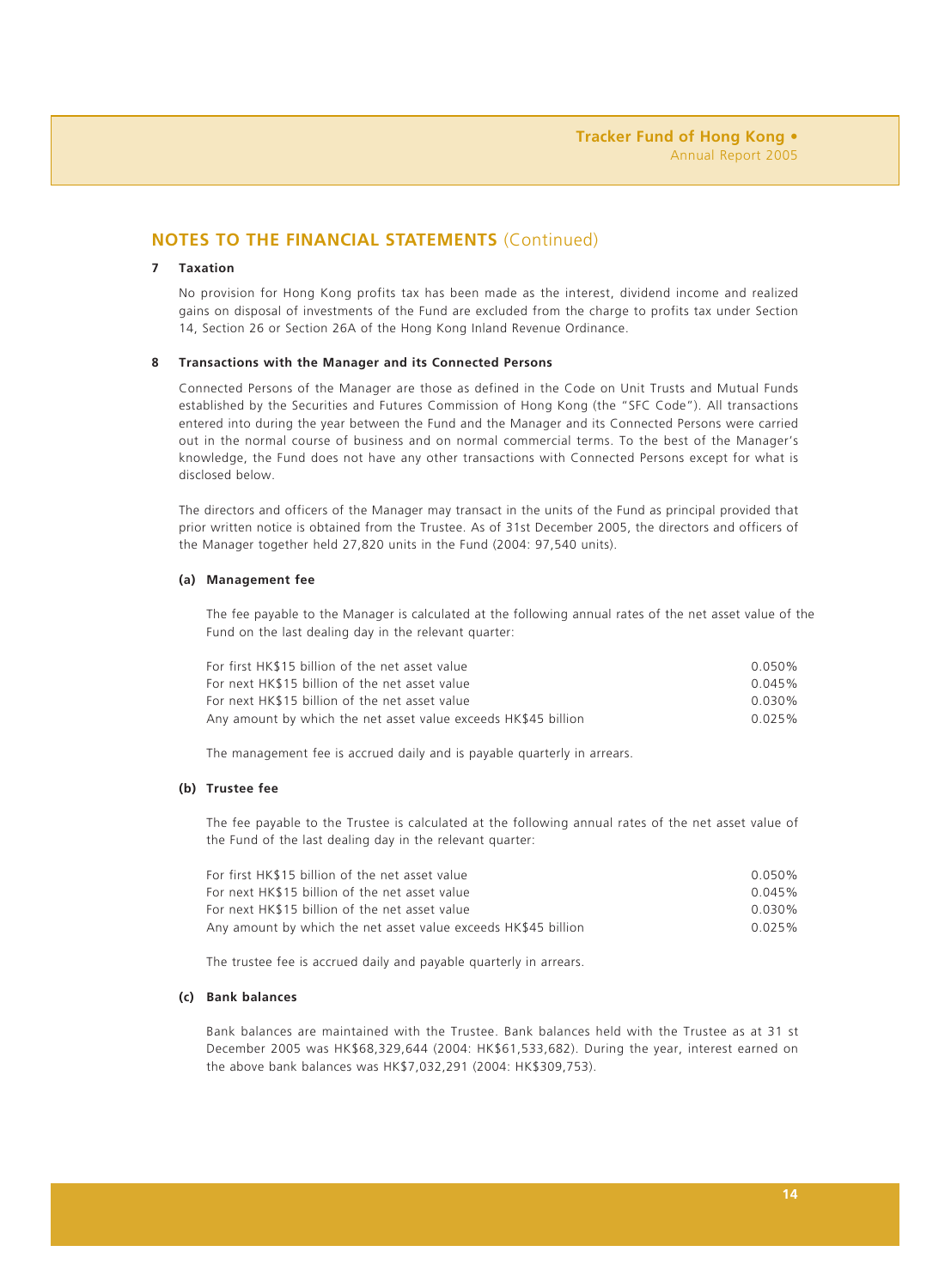#### **9 Other fees**

*(a) Registrar fee*

The fee payable to the Registrar is calculated based on the number of unitholders on the register on the first business day of the relevant month at the following fee scale, subject to a monthly maximum aggregate registrar fee of HK\$1,000,000. With effect from 1st May 2005, the registrar fee has been revised at the following rates:

|                                                                     | With effect from<br>1st May 2005<br>HK\$<br>(per month) | Prior to<br>1st May 2005<br>HK\$<br>(per month) |
|---------------------------------------------------------------------|---------------------------------------------------------|-------------------------------------------------|
| For first 2,000 Unitholders                                         | 9.500                                                   | 9,500                                           |
| For every additional 1,000 Unitholders<br>up to 70,000 Unitholders  | 2.000                                                   |                                                 |
| For every additional 1,000 Unitholders<br>up to 100,000 Unitholders | 1.700                                                   | 2,000                                           |
| For every additional 1,000 Unitholders<br>up to 200,000 Unitholders | 1,800                                                   | 1,800                                           |
| For every additional 1,000 Unitholders<br>up to 300,000 Unitholders | 1.500                                                   | 1,500                                           |
| For every additional 1,000 Unitholders<br>above 300,000 Unitholders | 1,200                                                   | 1.200                                           |

In addition, the Registrar is reimbursed for all of its out-of-pocket expenses incurred in connection with performing its services.

The registrar fee is accrued daily and is payable monthly in advance.

*(b) Conversion agent fee*

The Conversion Agent receives the higher of a monthly retainer fee of HK\$16,000 plus a transaction fee of HK\$12,000 for each creation and redemption application, and a minimum monthly fee of HK\$36,000.

The conversion agent fee is accrued daily and payable monthly in arrears.

*(c) Index license fee*

The index license fee is calculated at the rate of 0.015% per annum on the daily average net asset value of the Fund, subject to a minimum of US\$10,000 per annum.

The index license fee is accrued daily and is payable quarterly in arrears.

#### **10 Major non-cash transactions**

In accordance with the Fund's Trust Deed and since the termination of the Tap agreement, units can only be issued through an in-kind creation of an Index Basket and not through a cash subscription. For each Creation Unit (of 1,000,000 units), the Fund receives an Index Basket consisting of constituent shares as determined by the Manager on a daily basis. During the year, the Fund did not issue any units (2004: 58,000,000 units which were valued at a total of HK\$727,707,495 at the time of issue) in exchange for Index Baskets by the Manager.

In accordance with the Fund's Trust Deed, units can only be redeemed in-kind and are not redeemable for cash. During the year, the Fund redeemed 339,000,000 units (2004: 113,000,000 units) in exchange for Index Baskets consisting of investments valued at HK\$4,861,452,507 (2004: HK\$1,541,439,627) by the Manager.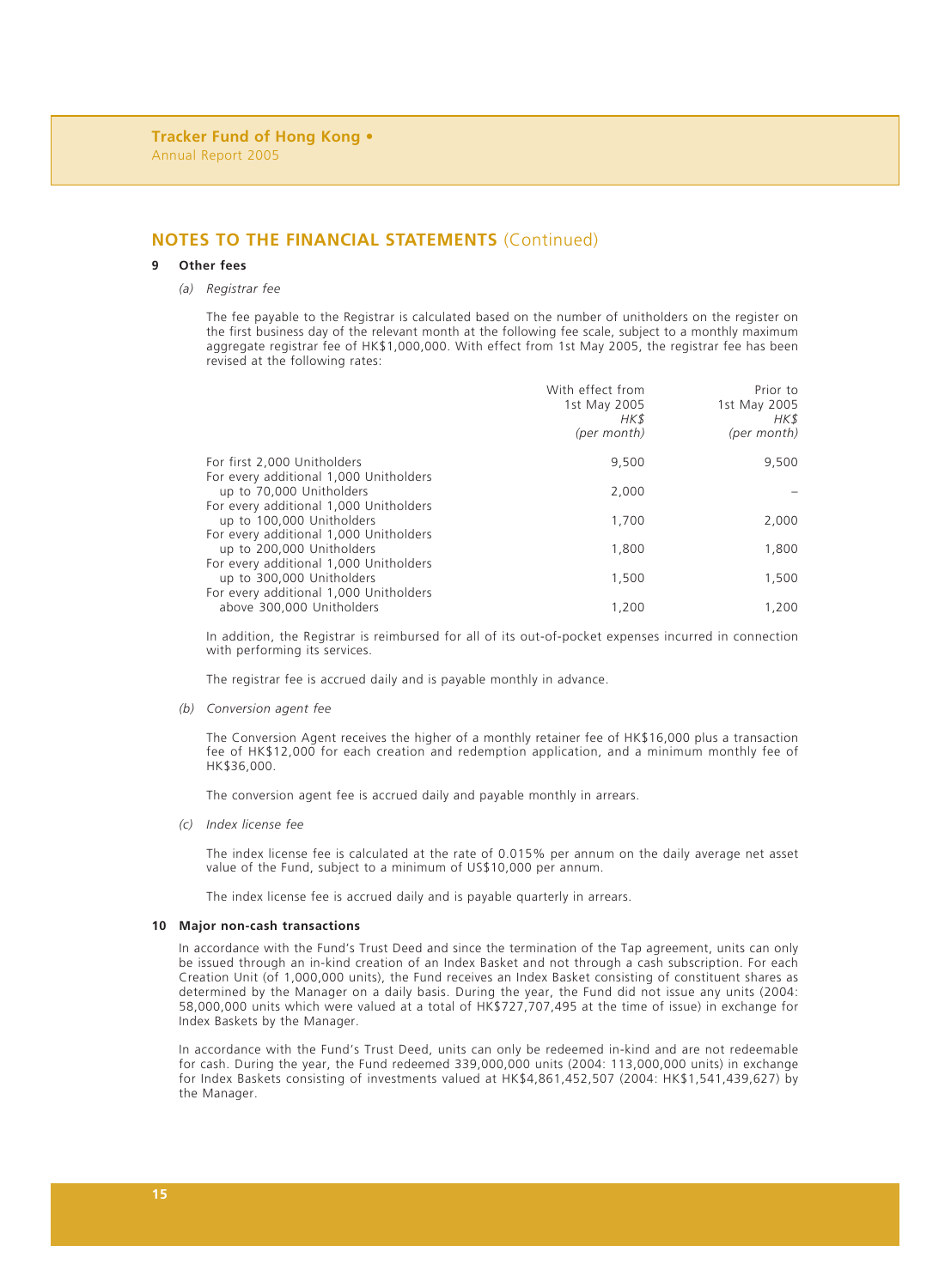#### **11 Earnings per unit**

Earnings per unit is calculated by dividing the profit attributable to unitholders of the Fund by the weighted average of outstanding units during the year.

|                                                | 2005             | 2004          |
|------------------------------------------------|------------------|---------------|
| Profit attributable to unitholders of the Fund | 2, 177, 151, 733 | 4,621,489,366 |
| Weighted average number of outstanding units   | 1,939,803,459    | 2,221,628,116 |
| Earnings per unit (HK\$ per unit)              | 1.12             | 2.08          |

#### **12 Soft dollar practices**

The Manager may effect transactions, provided that any such transaction is consistent with standards of "best execution", by or through the agency of another person for the account of the Fund with whom the Manager or any of its Connected Persons have an arrangement under which that party will from time to time provide to or procure for the Manager or any of its Connected Persons goods, services or other benefits (such as research and advisory services, computer hardware associated with specialized software or research services and performance measures) the nature of which is such that their provision can reasonably be expected to benefit the Fund as a whole and may contribute to an improvement in the performance of the Fund. For the avoidance of doubt, such goods and services may not include travel, accommodation, entertainment, general administrative goods or services, general office equipment or premises, membership fees, employees' salaries or direct money payments.

Since the inception of the Fund, the Manager had not participated in any soft dollar arrangements in respect of any transactions for the account of the Fund.

#### **13 Investment limitation and prohibitions under the SFC Code**

The SFC Code allows the Fund to invest in constituent securities issued by a single issuer for more than 10% of the Fund's net asset value provided that the investment is limited to any constituent securities that each accounts for more than 10% of the weighting of the Index and the Fund's holding of any such constituent securities may not exceed their respective weightings in the Index (except as a result of changes in the composition of the Index and the excess is transitional and temporary in nature).

Constituent stocks that account for more than 10% of the net asset value of the Fund as at 31st December 2005 were as follows:

|                               |                      | Respective weighting |                      |      |
|-------------------------------|----------------------|----------------------|----------------------|------|
|                               | in the Index $(\% )$ |                      | % of net asset value |      |
|                               | 2005                 | 2004                 | 2005                 | 2004 |
| HSBC Holdings plc             | 30.1                 | 33.5                 | 29.9                 | 33.4 |
| China Mobile (Hong Kong) Ltd. | 15.5                 | 117                  | 15.4                 | 11.6 |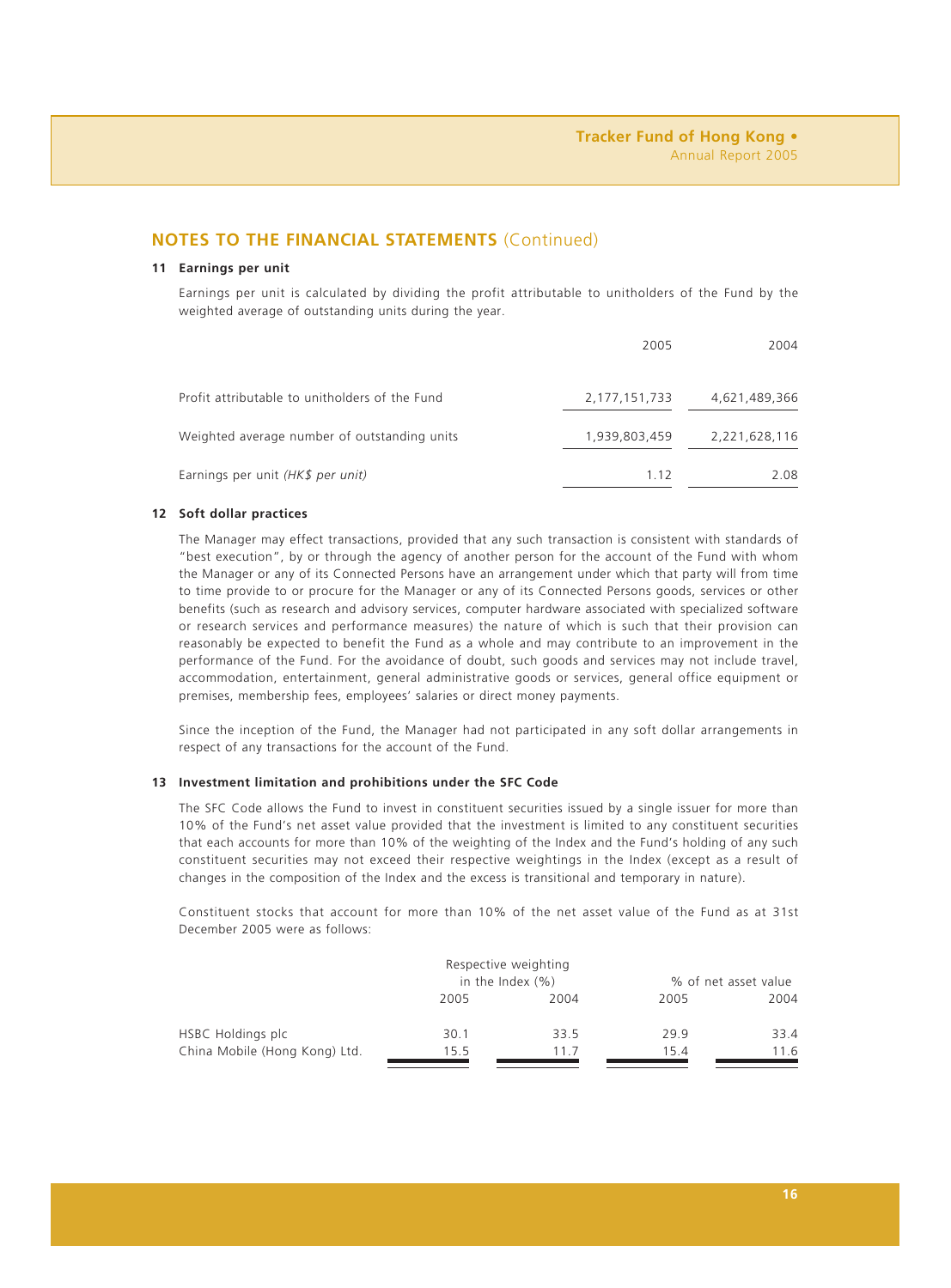#### **14 Financial risk management**

The objective of the Fund is to provide investment results that closely correspond to the performance of the index. The risk exposures inherent in the Fund as at 31 st December 2005 are summarized below.

*(a) Market price risk*

The Fund's investments are subject to the securities price risk inherent in all securities i.e. the value of holdings may fall as well as rise. The Fund's market risk is managed through diversification of investment portfolio.

*(b) Credit risk*

Credit risk is the risk that an issuer or counterparty will be unable or unwilling to pay amounts in full when due.

The Fund's financial assets which are potentially subject to concentrations of credit risk consist principally of securities and bank balances.

The Fund limits its exposure to credit risk by transacting the majority of its securities and contractual commitment activity with well established broker-dealers, banks with high credit ratings and regulated exchanges that the Fund considers to be well established.

All transactions in securities are settled/ paid for upon delivery using approved and reputable brokers. The risk of default is considered minimal since delivery of securities sold is only made once the broker has received payment. On a purchase, payment is made once the securities have been received by the broker. If either party fails to meet its obligation, the trade will fail.

Accordingly, the Fund has no signification concentration of credit risk.

*(c) Interest rate risk*

The Fund is exposed to a minimal interest rate risk as the Fund invests mainly in equity securities and only the bank balances are exposed to interest rate risk which is considered to be minimal.

*(d) Currency risk*

Currency risk is the risk that the value of financial instruments will fluctuate due to the changes in foreign exchange rates.

The Fund has no significant currency risk because substantially all assets and liabilities are denominated in Hong Kong Dollars, the Fund's reporting currency.

*(e) Fair values of financial instruments*

The Fund's carrying amounts of securities, other assets and liabilities approximate to their fair values. Other assets and liabilities include bank balances, accruals and other payables which are realized or settled within a short period of time.

#### **15 Approval of financial statements**

The financial statements were approved by the Trustee and the Manager on 31 st March 2006.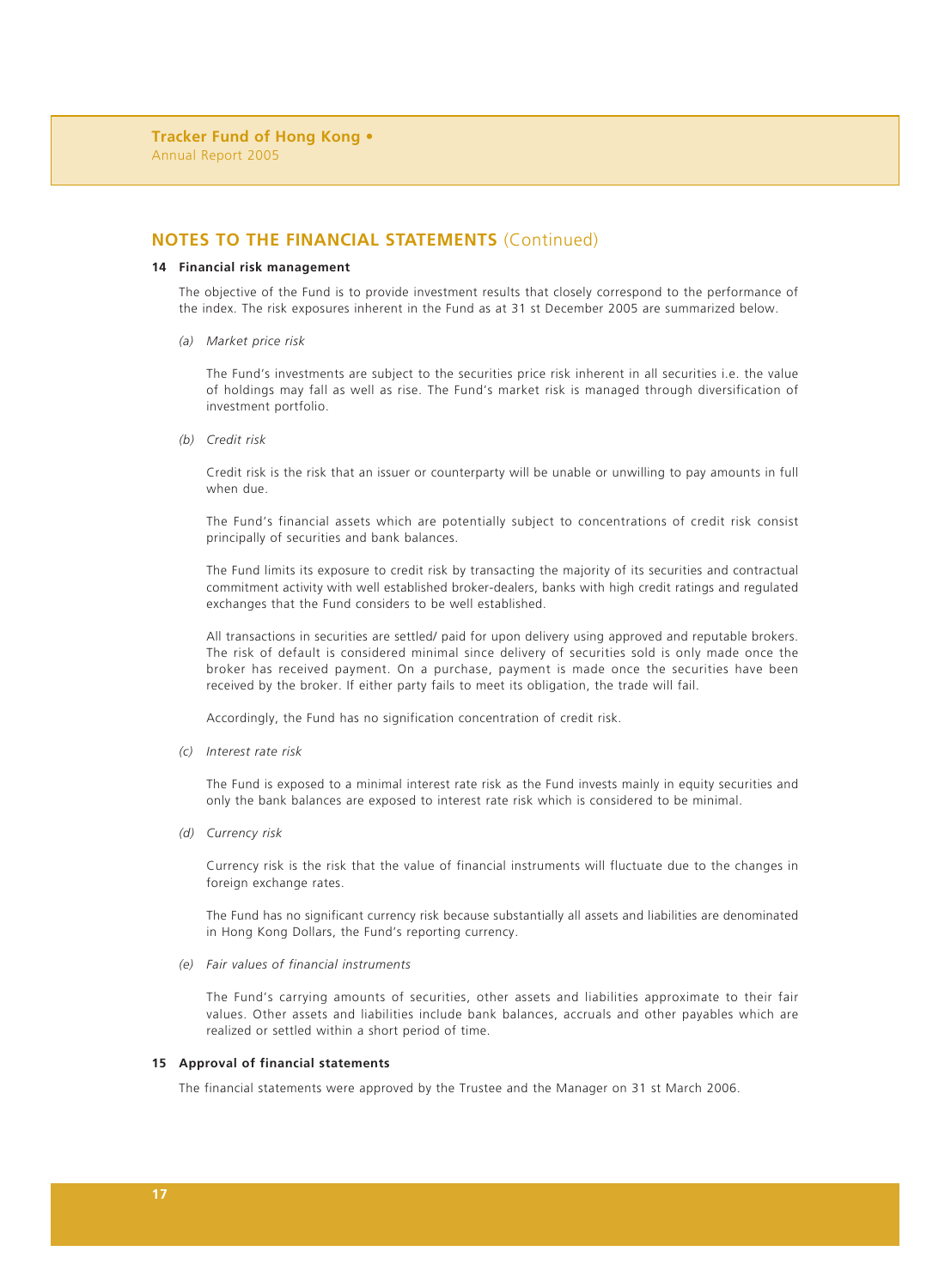# **INVESTMENT PORTFOLIO**

*As at 31st December 2005*

|                                     |            |                      | % of net |
|-------------------------------------|------------|----------------------|----------|
|                                     | Holdings   | Market value<br>HK\$ | assets   |
| <b>Hong Kong</b>                    |            |                      |          |
| Listed investments (99.24%)         |            |                      |          |
| Equities (99.24%)                   |            |                      |          |
| Properties (11.01%)                 |            |                      |          |
| Cheung Kong (Holdings) Ltd.         | 13,327,012 | 1,061,496,506        | 3.92     |
| Hang Lung Properties Ltd.           | 21,218,817 | 256,747,686          | 0.95     |
| Henderson Land Development Co. Ltd. | 10,459,000 | 381,230,550          | 1.41     |
| Sino Land Co Ltd.                   | 24,852,756 | 233,615,906          | 0.86     |
| Sun Hung Kai Properties Ltd.        | 13,804,947 | 1,045,724,735        | 3.87     |
|                                     |            | 2,978,815,383        | 11.01    |
| Finance (38.08%)                    |            |                      |          |
| Bank of East Asia, Ltd., The        | 8,666,391  | 202,793,549          | 0.75     |
| BOC Hong Kong (Holdings) Limited    | 60,790,048 | 905,771,715          | 3.35     |
| Hang Seng Bank Ltd.                 | 11,002,612 | 1,114,564,596        | 4.12     |
| HSBC Holdings plc                   | 64,922,643 | 8,076,376,789        | 29.86    |
|                                     |            | 10,299,506,649       | 38.08    |
| Utilities (6.00%)                   |            |                      |          |
| CLP Holdings Ltd.                   | 13,844,817 | 621,632,283          | 2.30     |
| Hong Kong Electric Holdings Ltd.    | 12,296,355 | 472,180,032          | 1.74     |
| Hong Kong & China Gas Co. Ltd., The | 32,082,596 | 529,362,834          | 1.96     |
|                                     |            | 1,623,175,149        | 6.00     |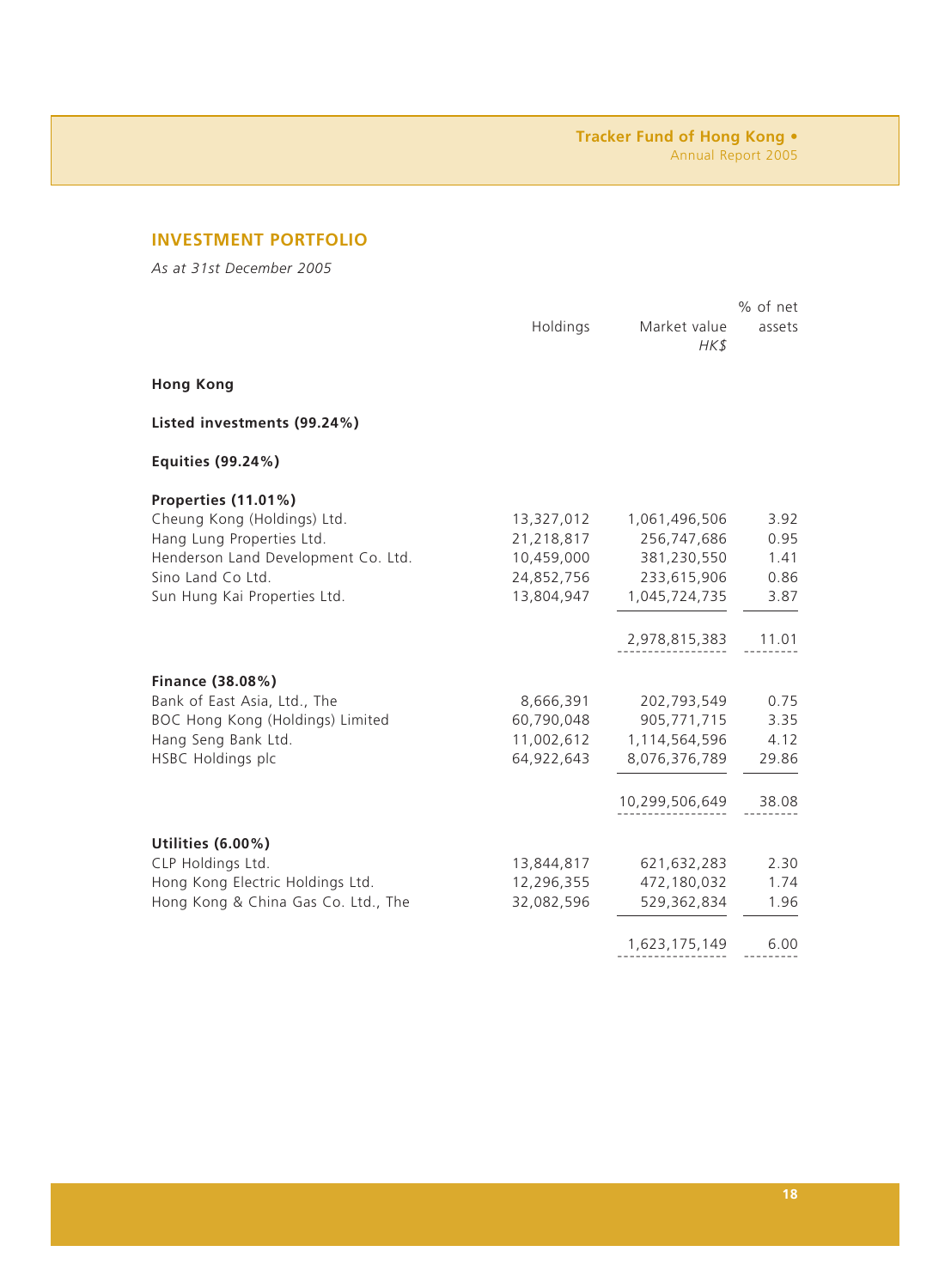# **INVESTMENT PORTFOLIO** (Continued)

*As at 31st December 2005*

|                                                  |             |                | % of net |
|--------------------------------------------------|-------------|----------------|----------|
|                                                  | Holdings    | Market value   | assets   |
|                                                  |             | HK\$           |          |
| Commerce and Industry (44.15%)                   |             |                |          |
| Cathay Pacific Airways Ltd.                      | 19,485,766  | 263,057,841    | 0.97     |
| Cheung Kong Infrastructure Holdings Ltd.         | 12,988,601  | 313,674,714    | 1.16     |
| China Merchants Holdings (International) Co. Ltd | 12,356,820  | 206,976,735    | 0.76     |
| China Mobile (Hong Kong) Ltd.                    | 113,511,962 | 4,154,537,809  | 15.36    |
| China Resources Enterprises, Ltd.                | 12,668,214  | 173,554,532    | 0.64     |
| China Unicom Ltd.                                | 72,481,953  | 453,012,206    | 1.67     |
| CITIC Pacific Ltd.                               | 12,638,659  | 270,467,303    | 1.00     |
| CNOOC Limited                                    | 236,253,438 | 1,216,705,206  | 4.50     |
| COSCO Pacific Limited                            | 12,639,467  | 177,584,511    | 0.66     |
| Denway Motors Ltd.                               | 43,288,402  | 110,385,425    | 0.41     |
| Esprit Holdings Ltd.                             | 6,914,398   | 380,637,610    | 1.41     |
| Hutchison Whampoa Ltd.                           | 24,510,634  | 1,810,110,321  | 6.69     |
| Johnson Electric Holdings Ltd.                   | 21,187,359  | 155,727,089    | 0.58     |
| Lenovo Group Ltd.                                | 48,489,134  | 173,348,654    | 0.64     |
| Li & Fung Ltd.                                   | 16,864,455  | 250,437,157    | 0.93     |
| MTR Corporations Ltd.                            | 31,056,041  | 473,604,625    | 1.75     |
| New World Development                            | 19,990,768  | 212,901,679    | 0.79     |
| <b>PCCW Limited</b>                              | 38,708,065  | 183,863,309    | 0.68     |
| Swire Pacific Ltd. (A shares)                    | 5,358,883   | 372,442,369    | 1.38     |
| Wharf (Holdings) Ltd., The                       | 14,099,935  | 386,338,219    | 1.43     |
| Yue Yuen Industrial (Holdings) Limited           | 9,335,172   | 201, 172, 957  | 0.74     |
|                                                  |             |                | 44.15    |
|                                                  |             | 11,940,540,271 |          |
| Total listed investments                         |             | 26,842,037,452 | 99.24    |
| Other net assets                                 |             | 206,000,892    | 0.76     |
| Net assets at 31 at December 2005                |             | 27,048,038,344 | 100.00   |
| Total investments, at cost                       |             | 18,243,716,574 |          |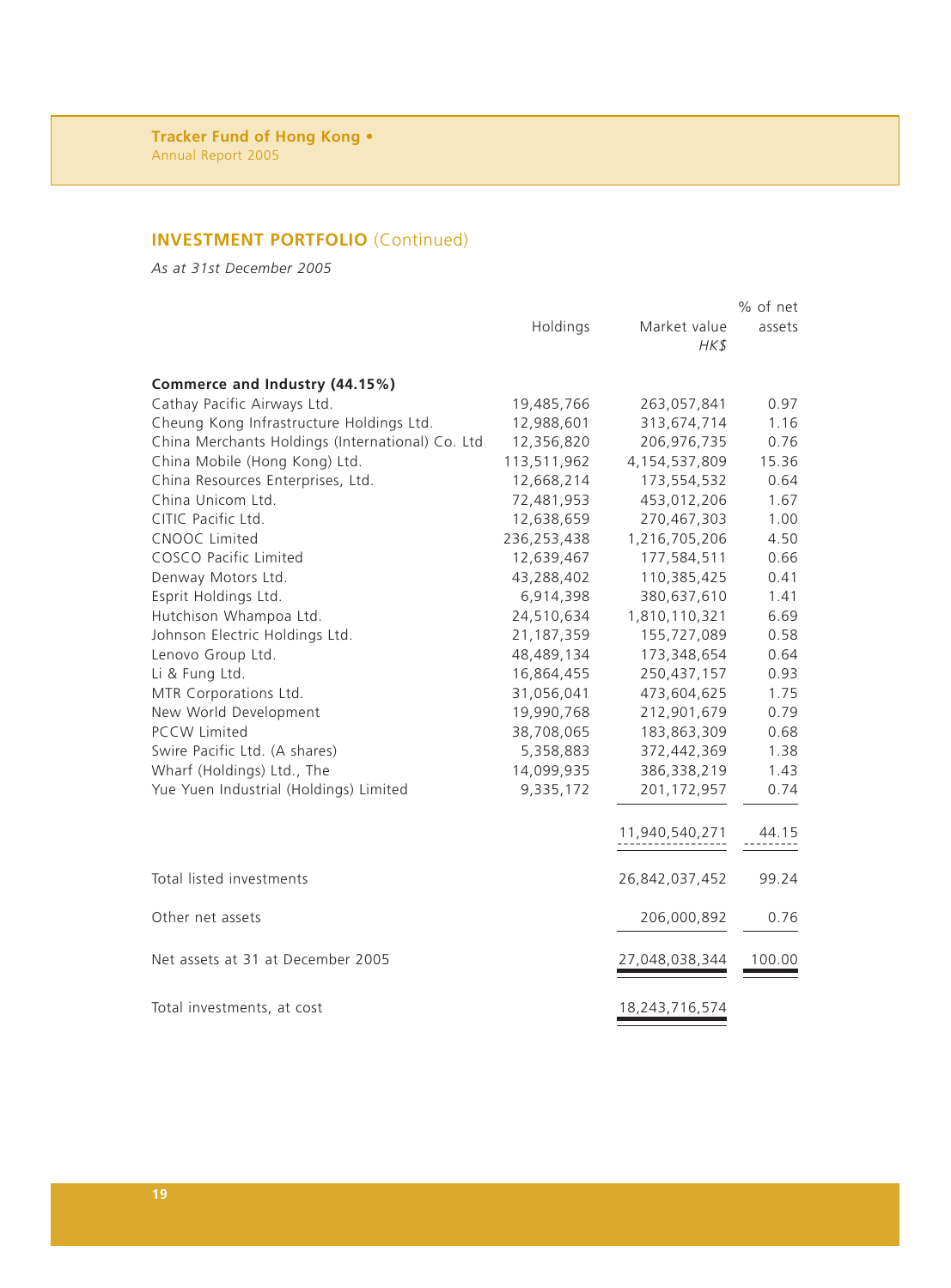# **STATEMENT OF MOVEMENTS IN INVESTMENT PORTFOLIO**

*For the year ended 31st December 2005*

|                                                                                                                                                                                                              | Holdings                                                                         |                                             |                                                                                           |                                                                    |
|--------------------------------------------------------------------------------------------------------------------------------------------------------------------------------------------------------------|----------------------------------------------------------------------------------|---------------------------------------------|-------------------------------------------------------------------------------------------|--------------------------------------------------------------------|
|                                                                                                                                                                                                              | 2004                                                                             | Additions                                   | Disposals                                                                                 | 2005                                                               |
| <b>Hong Kong</b><br><b>Listed investments</b><br><b>Equities</b>                                                                                                                                             |                                                                                  |                                             |                                                                                           |                                                                    |
| <b>Properties</b>                                                                                                                                                                                            |                                                                                  |                                             |                                                                                           |                                                                    |
| Cheung Kong (Holdings) Ltd.<br>Hang Lung Properties Ltd.<br>Henderson Investment Ltd.<br>Henderson Land Development<br>Co. Ltd.<br>Sino Land Co. Ltd.<br>Sun Hung Kai Properties Ltd.<br>Wheelock & Co. Ltd. | 16,023,212<br>22,830,808<br>19,488,116<br>12,557,411<br>16,610,620<br>14,058,028 | 14,000<br>2,560,000<br>26,912,000<br>24,000 | 2,710,200<br>4,171,991<br>19,488,116<br>2,098,411<br>2,059,244<br>2,829,673<br>14,058,028 | 13,327,012<br>21,218,817<br>10,459,000<br>24,852,756<br>13,804,947 |
| <b>Finance</b>                                                                                                                                                                                               |                                                                                  |                                             |                                                                                           |                                                                    |
| Bank of East Asia Ltd., The<br>BOC Hong Kong (Holdings) Limited<br>Hang Seng Bank Ltd.<br>HSBC Holdings plc                                                                                                  | 10,242,884<br>73,143,136<br>13,227,114<br>77,055,958                             | 53,600<br>50,500<br>20,100<br>268,800       | 1,630,093<br>12,403,588<br>2,244,602<br>12,402,115                                        | 8,666,391<br>60,790,048<br>11,002,612<br>64,922,643                |
| <b>Utilities</b>                                                                                                                                                                                             |                                                                                  |                                             |                                                                                           |                                                                    |
| CLP Holdings Ltd.<br>Hong Kong Electric Holdings Ltd.<br>Hong Kong & China Gas                                                                                                                               | 16,658,585<br>14,763,189                                                         | 11,500                                      | 2,825,268<br>2,466,834                                                                    | 13,844,817<br>12,296,355                                           |
| Co. Ltd., The                                                                                                                                                                                                | 38,596,957                                                                       | 29,000                                      | 6,543,361                                                                                 | 32,082,596                                                         |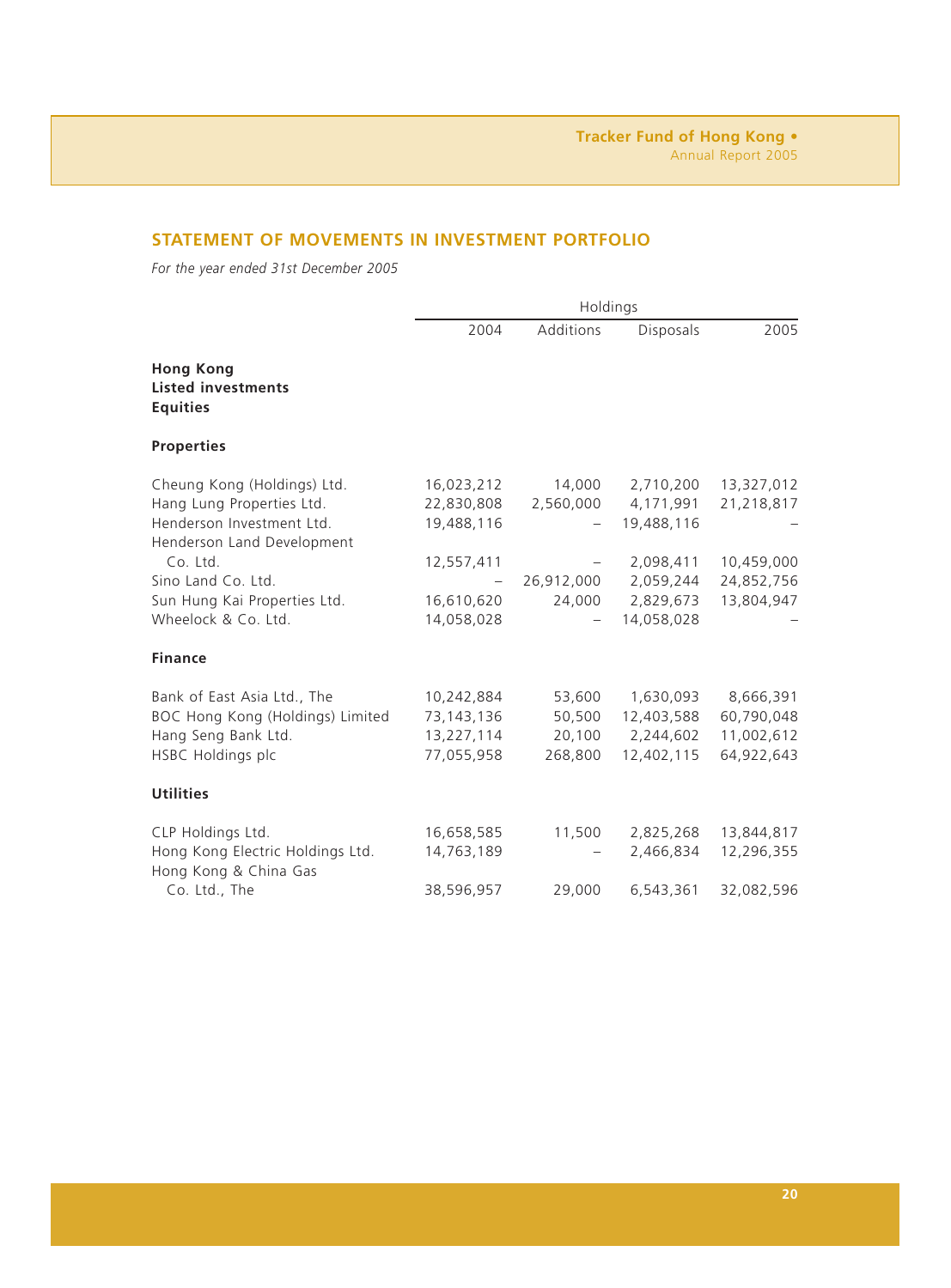# **STATEMENT OF MOVEMENTS IN INVESTMENT PORTFOLIO** (Continued)

*For the year ended 31st December 2005*

|                                   | Holdings    |            |            |             |
|-----------------------------------|-------------|------------|------------|-------------|
|                                   | 2004        | Additions  | Disposals  | 2005        |
| Commerce and industry             |             |            |            |             |
| Cathay Pacific Airways Ltd.       | 23,306,172  | 40,000     | 3,860,406  | 19,485,766  |
| Cheung Kong Infrastructure        |             |            |            |             |
| Holdings Ltd.                     | 15,594,453  |            | 2,605,852  | 12,988,601  |
| China Merchants Holdings          |             |            |            |             |
| (International) Co. Ltd           | 14,809,600  | 30,000     | 2,482,780  | 12,356,820  |
| China Mobile (Hong Kong) Ltd.     | 135,686,905 | 161,000    | 22,335,943 | 113,511,962 |
| China Resources Enterprises, Ltd. | 14,562,706  | 456,000    | 2,350,492  | 12,668,214  |
| China Unicom Ltd.                 | 86,905,779  | 60,000     | 14,483,826 | 72,481,953  |
| CITIC Pacific Ltd.                | 15,151,486  |            | 2,512,827  | 12,638,659  |
| CNOOC Limited                     | 283,995,396 | 431,000    | 48,172,958 | 236,253,438 |
| COSCO Pacific Limited             | 14,911,043  | 108,000    | 2,379,576  | 12,639,467  |
| Denway Motors Ltd.                | 49,645,600  | 1,930,000  | 8,287,198  | 43,288,402  |
| Esprit Holdings Ltd.              | 8,253,342   | 9,000      | 1,347,944  | 6,914,398   |
| Hutchison Whampoa Ltd.            | 29,381,840  | 45,000     | 4,916,206  | 24,510,634  |
| Johnson Electric Holdings Ltd.    | 25,417,661  | 69,500     | 4,299,802  | 21,187,359  |
| Lenovo Group Ltd.                 | 51,700,906  | 5,494,000  | 8,705,772  | 48,489,134  |
| Li & Fung Ltd.                    | 20,165,561  | 30,000     | 3,331,106  | 16,864,455  |
| MTR Corporation Ltd.              | 37,055,556  |            | 5,999,515  | 31,056,041  |
| New World Development             |             | 21,439,000 | 1,448,232  | 19,990,768  |
| <b>PCCW Limited</b>               | 37,156,923  | 8,424,000  | 6,872,858  | 38,708,065  |
| Swire Pacific Ltd. (A shares)     | 6,433,560   |            | 1,074,677  | 5,358,883   |
| Wharf (Holdings) Ltd., The        | 16,928,776  |            | 2,828,841  | 14,099,935  |
| Yue Yuen Industrial (Holdings)    |             |            |            |             |
| Limited                           | 11,206,558  |            | 1,871,386  | 9,335,172   |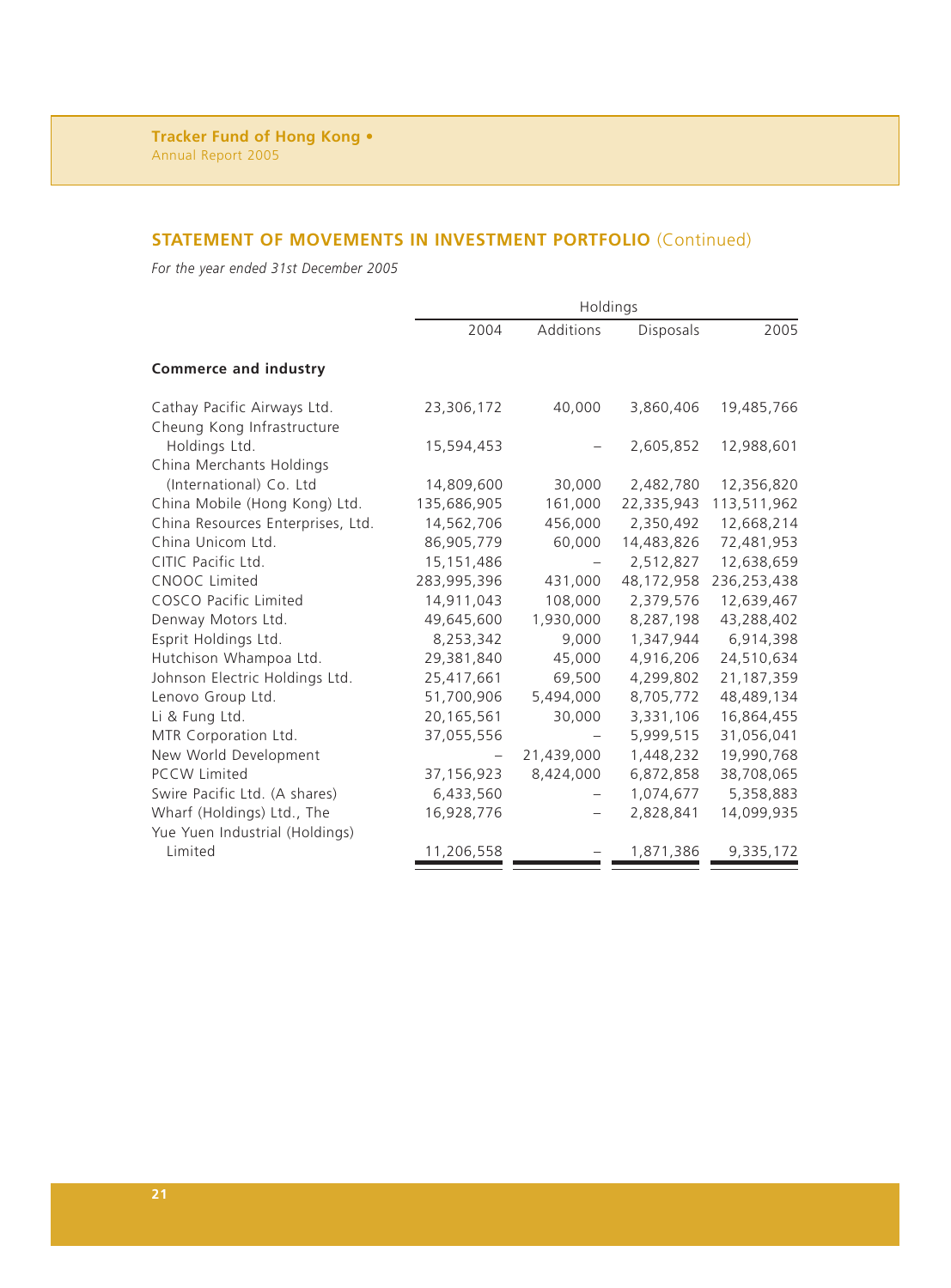# **PERFORMANCE RECORD**

**Net asset values**

|                                             | Net asset value<br>per unit<br>HK\$         | Net asset value<br>of the Fund<br>HK\$     |
|---------------------------------------------|---------------------------------------------|--------------------------------------------|
| At end of financial period dated            |                                             |                                            |
| 31st December 2003                          | 12.68                                       | 27,854,424,604                             |
| 31st December 2004                          | 14.35                                       | 30,722,784,318                             |
| 31st December 2005                          | 15.01                                       | 27,048,038,344                             |
| Highest and lowest net asset value per unit |                                             |                                            |
|                                             | Highest net asset<br>value per unit<br>HK\$ | Lowest net asset<br>value per unit<br>HK\$ |
| Financial period ended                      |                                             |                                            |
| 31st December 2000 (since inception)        | 18.39                                       | 13.75                                      |
| 31st December 2001                          | 16.24                                       | 9.12                                       |
| 31st December 2002                          | 12.07                                       | 9.06                                       |
| 31st December 2003                          | 12.70                                       | 8.62                                       |
| 31st December 2004                          | 14.39                                       | 11.08                                      |

## **Fund performance**

During the year, the Hang Seng Index increased by 4.54% while the net asset value per unit of the Fund increased by 4.60%.

31st December 2005 15.80 13.50